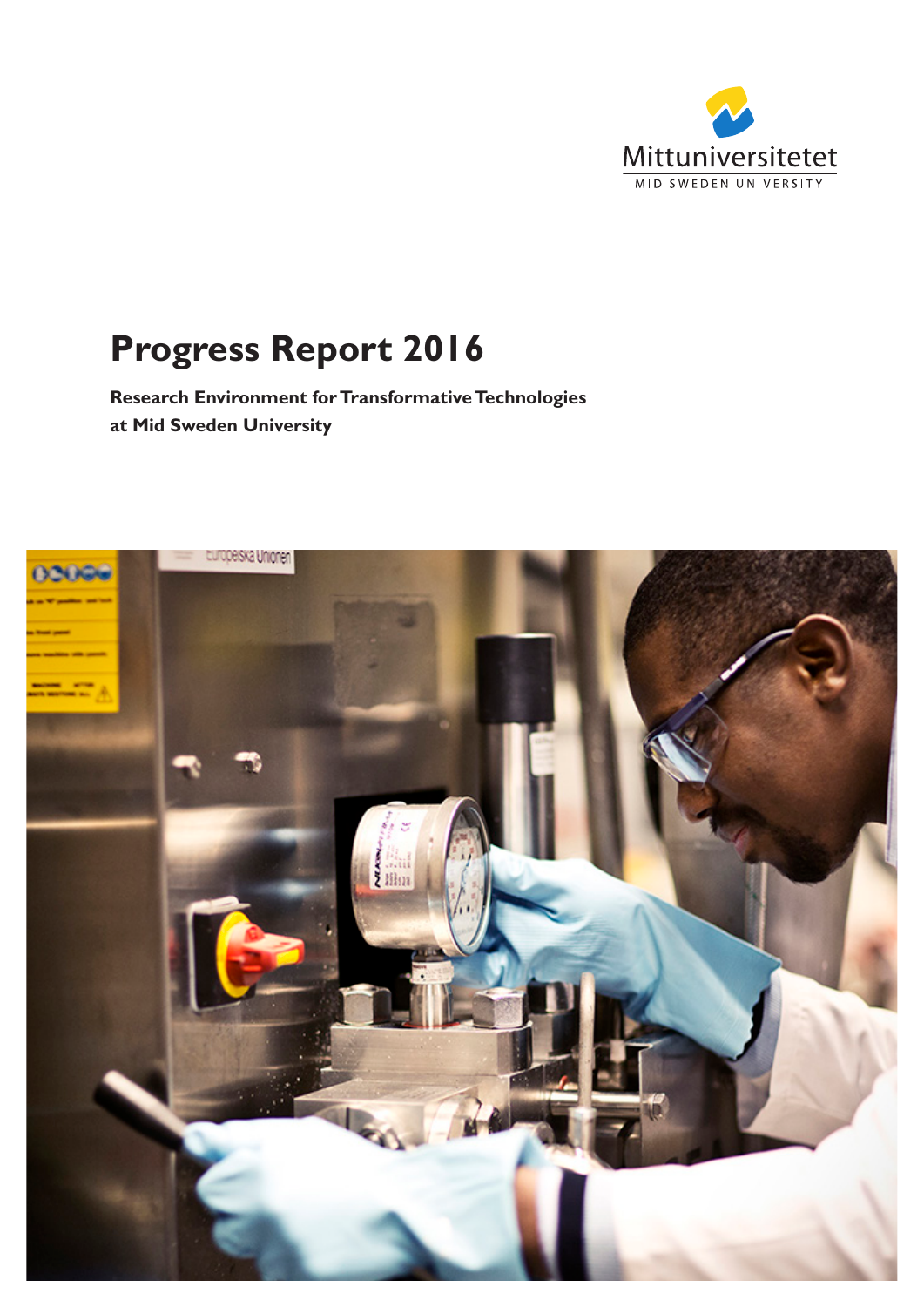#### **About our terminology**

This is a short summary of the most important terms used in this document.

#### **Research Action**

Structured research project, program etc. that has specified goals, implementation plan and schedule.

#### **Strategic Action**

Strategically important Research Action. Currently we have four Strategic Actions; **e2mp, FORIC, EISS** and **KM2**.

#### **Development Area**

Initiative to build a new Strategic Action. Currently we have two Development Areas; **Measurement Systems** and **New Cellulosic Materials**.

#### **Research Area or Competence Area**

A research direction whose definition depends on context and can change with the evolution of science and technology. Thus Research Areas can overlap and do not correspond to the organizational structure. Currently we have two internationally recognized strong Research Areas, High-yield Pulping and Embed-ded Sensors, and one area, Nanomaterials Systems, where our goal is to reach such a status.

#### **Research Group**

Organizational unit that has a group leader. 17 research groups currently belong to our Research Environment. Each of the strong Research Areas is driven by one strong Research Group and supported by others.

#### **Research Environment**

In our case, this means the environment called **Transformative Technologies** formed by the two research centres STC and FSCN. This work plan concerns the development of the environment into one strong and coherent entity. The Knowledge Foundation supports this development with their funding program KK Miljö (KK Environment).

### **Core and Edge**

Core refers to to the core business of our partner companies. Edge refers to areas of new businesses of these and other companies. Edge business is the driver of industrial transformation that Core business can enable.

Please note our notation: Research Actions are marked with bold font, key concepts with Capital Initials, and strategic goals with *italics and underlining*.

Mid Sweden University in partnership with

## Knowledge Foundation ><

### **Progress Report 2016**

Dnr: Mid Sweden University 2016/695 Photo: Tina Stafrén Feature: Processing of nanocellulose in the wood and materials laboratory, FSCN Research Centre, Mid Sweden University Print: Print Office, Mid Sweden University 2016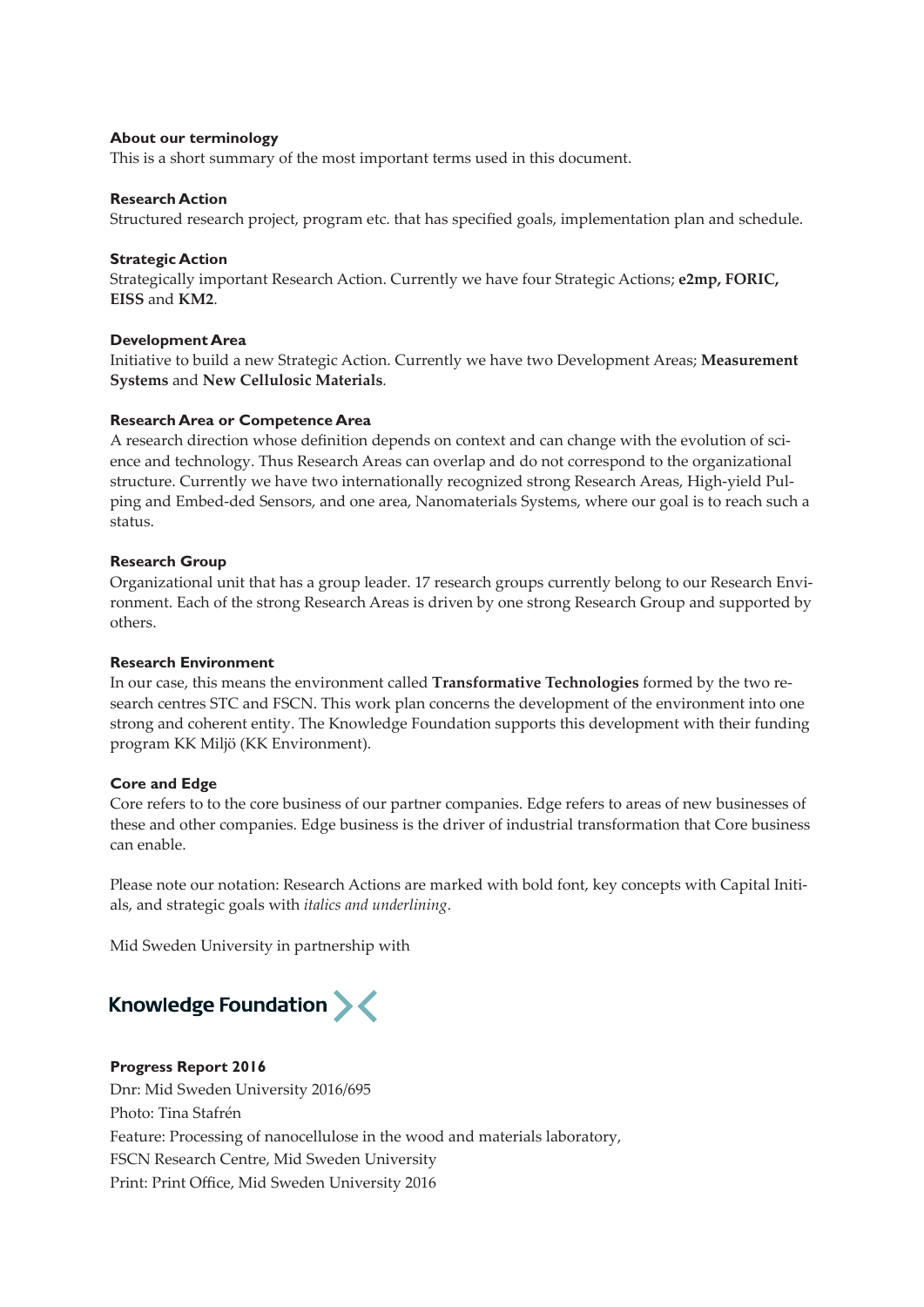## **Contents**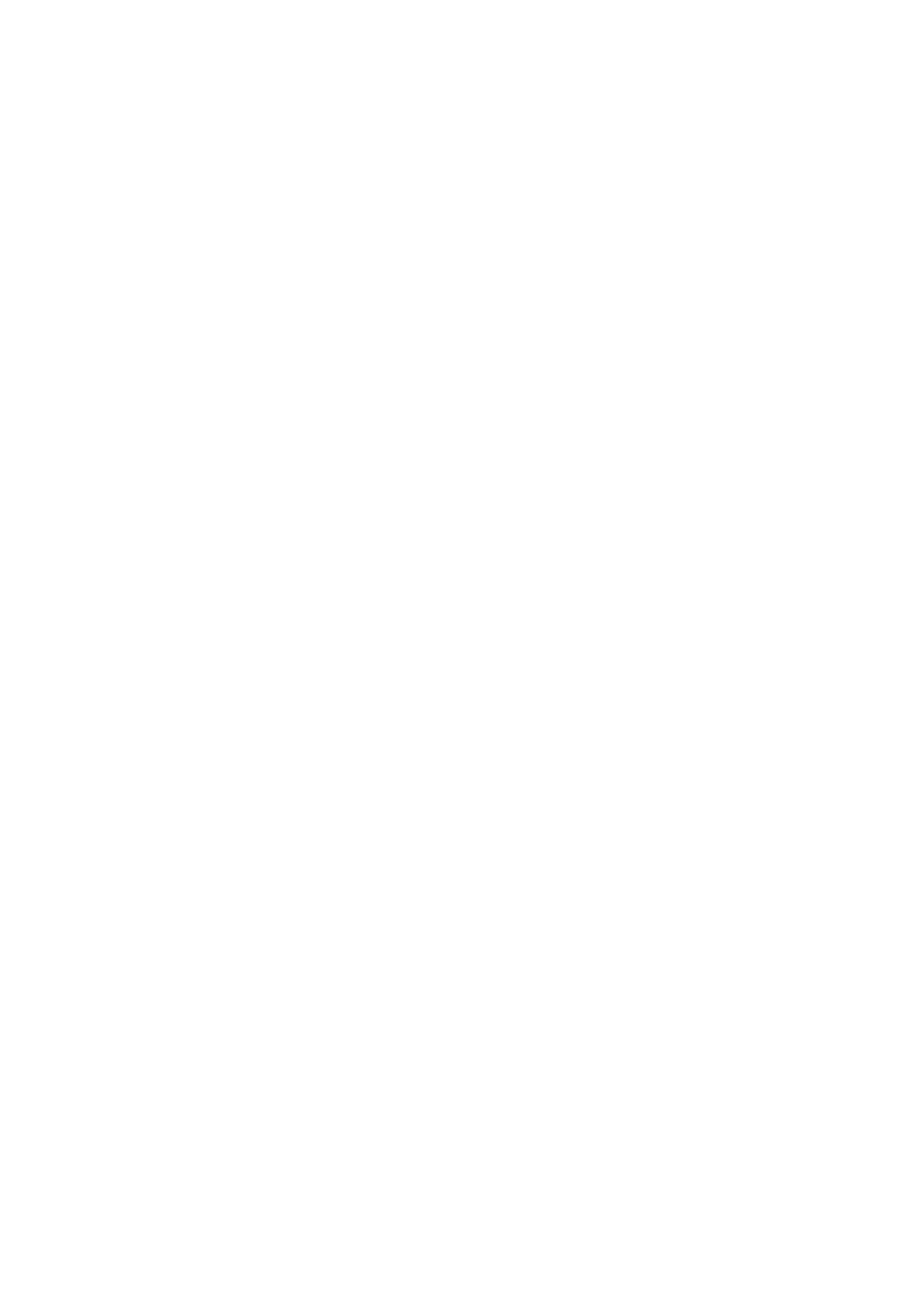### <span id="page-4-0"></span>**Overview**

Transformative Technologies is a joint Research Environment of two research centres, FSCN and STC, at Mid Sweden University. Our long-term goal is to give the university a clear research identity in technology and natural sciences, and to help the surrounding society accelerate industrial renewal and regional growth in line with the *TIE Vision Transforming the Industrial Ecosystem.* Our research addresses three areas related to EU´s Grand Challenges, Bio economy (resources), Renewable Energy, and Internet of Things. We continue the dialogue with the research centre CER – Centre for Economic Relations in order to include Change Management in the educational programs and research of Transformative Technologies.

FSCN has its base in the collaboration with paper industry and STC with technology companies working with process steering. Both centres have worked a lot to improve resource efficiency in what we call the Core business of the partner companies. For example, we have recently demonstrated at industrial scale how to save 15-30% of electrical energy in mechanical pulping, depending on the paper grade. We have also illustrated that more savings in operating and investment costs are possible through process intensification.

The ambition for industrial transformation has meant that our research focus has increasingly moved to enabling new business development, or the Edge business. This has also meant that our industrial networks have grown broader. One example is the Strategic Action **EISS** for wireless control in industry where we collaborate with new technology companies.

Figure 1 shows how the share of projects with new industrial partners and support to the Edge of industrial development grew last year, in line with the *TIE Vision*.



*Figure 1: Externally funded project portfolio (total size of active projects) divided in the nature of co-production partners and industrial development (Core vs Edge). Numbers show total granted volumes in MSEK for ongoing projects. "No partner" refers to e.g. VR projects.*

Last year we had in total 142 researchers, including 54 graduate students (see Indicators 1 and 2). After a drop year before the total number was back to the level we reached in 2012-2014. At the same time the education program is larger than ever, which means that the research effort per researcher is smaller: last two years the FTE per researcher has been 0.59-0.61 instead of 0.65-0.68 as before. This is a good trend because with time it will allow us to broaden our competence base through recruitments. Our goal is that the total number of researchers will grow to 160 – 170 by 2018.

|  | <b>INDICATOR 1. Total number of researchers</b> |
|--|-------------------------------------------------|
|  |                                                 |

| Year              | 2010 | 2011  | 2012  | 2013  | 2014  | 2015  |
|-------------------|------|-------|-------|-------|-------|-------|
| No of Researchers | 110  | 134   | 143   | 144   | 132   | 142   |
| <b>FTE</b>        |      | 89,62 | 93,95 | 98,02 | 80,98 | 84,43 |

### **INDICATOR 2. Number of PhD students**

| Year         | 2010 | 2011  | 2012  | 2013<br>2014 |                                  | 2015  |  |
|--------------|------|-------|-------|--------------|----------------------------------|-------|--|
| PhD students | 45   | 57    | 63    | 60           | $\overline{a}$<br>4 <sub>l</sub> | 54    |  |
| <b>FTE</b>   |      | 42,57 | 47,56 | 46,55        | 31,9                             | 36,72 |  |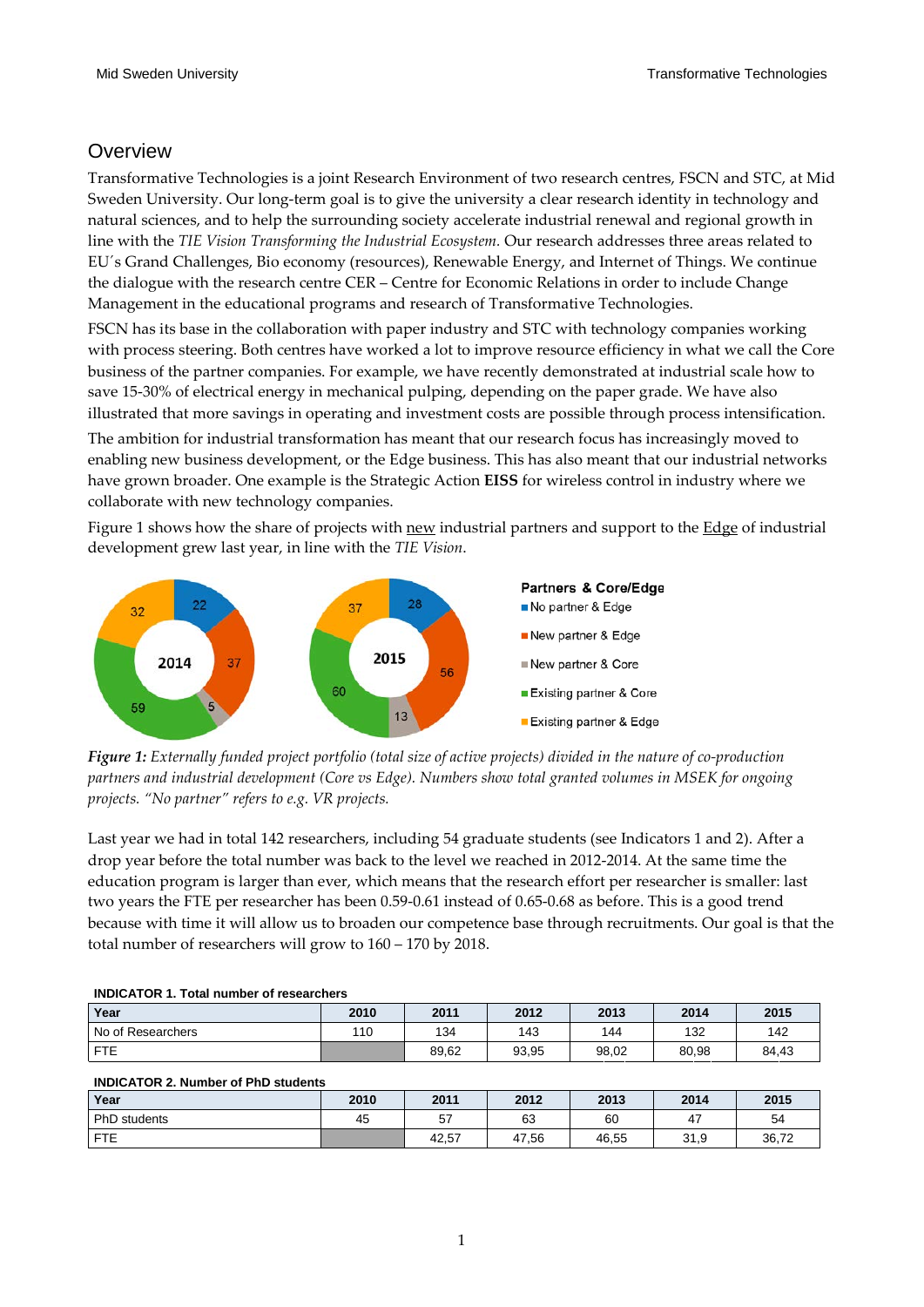The number of PhD students (Indicator 2) decreased after 2013, but is also increasing again and will continue to do so especially if the second stage of the industrial graduate school **FORIC** starts next year. The earlier drop was caused by the large number of graduations, 44 in the last three years. This also affected the academic production (Indicator 5). The level of FTE in Indicator 3 corresponds to 0.68-0.69 per PhD student in 2014-2015. This is lower than the level 0.76-0.78 two years earlier but can be explained by the fact that many students were in the final intensive phase of their studies in 2012-2013.

In addition to the industrial graduate students, more than half of the graduate students employed by the university leave after graduation. Some continue their academic careers elsewhere (including places such as Harvard University) but most who leave go to industry. This means that our graduate education makes a strong competence contribution to industry.

The scientific production has been fairly stable in recent years (Indicator 5). This is in accordance with the 3 year Plan that puts emphasis on improving the scientific quality instead of quantity. Examples of scientifically exciting results from 2015 include a new technology for adding RF functionality to large surfaces using low-cost printing, which enables new transformative applications. Other examples are observations on how the structure of nanocellulose-graphene/graphite composites affects electrical conductivity, and how metallic nanoparticles can be co-generated with cellulose to form antibacterial materials.

| Year                       | 2010 | 2012<br>2011<br>2013 |     | 2014 | 2015 |     |
|----------------------------|------|----------------------|-----|------|------|-----|
| Article in Journals        |      | 75                   | 90  | 58   | 83   | 69  |
| <b>Conference Articles</b> |      | 67                   | 63  | 69   | 49   | 45  |
| Total                      |      | 142                  | 153 | 127  | 132  | 114 |

**INDICATOR 5. Number of scientific publications**

In the 3-year Plan we thought of selecting our own list of "high-quality" journals to measure quality, but that could have been biased towards our current publication preferences. We have therefore decided to use the Norwegian score to follow how the scientific quality improves. The results measured in this way show positive progress in the scientific quality. In the ARC13 evaluation the 2012 Norwegian Score of FSCN and STC together was 104 or 0.68 per publication. Last year the score was 94, or 0.82 per publication, which is clearly better.

### <span id="page-5-0"></span>Research Program

During 2015 we have continued to sharpen the content and national positioning in each of the Strategic Actions. Several strategy processes were also run. The progress and main challenges in each of the Strategic Actions are described next.

### <span id="page-5-1"></span>**Manufacturing in industrial scale – e2mp**

Here the starting point is in improving the Core business of paper industry. For a university we have the unique ability to run productions-scale research at mill sites and scale laboratory results up to industrial production. After the 3-year Plan was written we have realised that the competence we have in high-yield pulping actually covers most of the industrial processes in pulping and papermaking. This is why we accordingly updated the title line of the strategic action.

The national industry initiative **e2mp-i** finished last year and the results were compiled to a large report. The profile **e2mp-rp** will end next year. The technical research in these two programs has been successful. The partner companies are satisfied with the concrete results and have strong interest to jointly continue the collaboration with us. However, the appropriate structure for the next step after **e2mp-rp** (tentatively called **RETTWOOD**) is still to be decided.

The fundamental research in **e2mp-rp** has rendered some publications in high-impact journals but overall the results have not been as many as expected. We are therefore evaluating possible areas of more *exciting*  academic studies (cf. *TIE Vision*) that can lead to international collaborations. Funding from different sources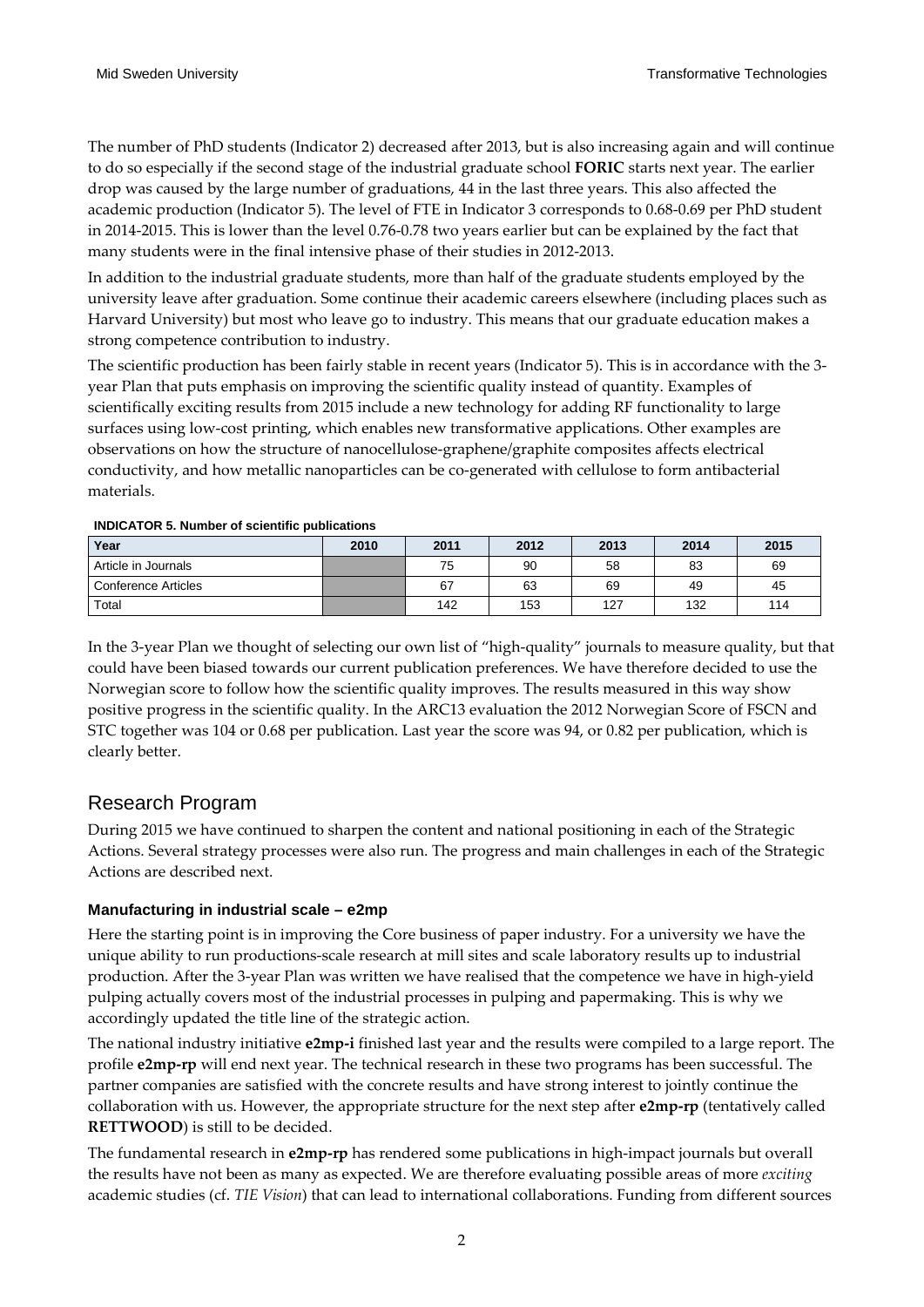have been received for particle modelling of chip feeding and studies of crystalline nanocellulose on the new pilot machine in Örnsköldsvik. The HÖG project now starting in the latter area is particularly valuable for our academic visibility.

The research profile and industry initiative have primarily addressed energy efficiency in the manufacture of different paper grades. Research on packaging materials has grown in parallel because of strong industrial interest in the renewal of product portfolios. The synergy proposal **e2cmp** in Work Plan 2016 and a new HÖG prepared to Work Plan 2017 have been initiated by two separate company groups. A third constellation is behind the nanocellulose project that aims at a new packaging material (and hence the business Edge). The research line on packaging materials is important for strategic reasons, (1) it gives us a strong role in the industry transformation from printing paper to packaging materials, and (2) it demonstrates the generic nature of our competence on industrial pulping and papermaking. Both are in line with the updated focus on manufacturing in industrial scale. In Work Plan 2017 we will further strengthen that identity through the recruitment of another professor with industrial background. Appendix A reports systematically our progress in relation to the action plan of June 2015 that was submitted after the half-time evaluation of **e2mp-rp**.

### <span id="page-6-0"></span>**Process control and monitoring – EISS**

Our purpose in **EISS** is to apply the concept of Internet of Things to change how industrial manufacturing processes are controlled and monitored. There are many such initiatives areas around the world. Our approach is special in that it combines the development of hardware, software and communication in strong collaboration with companies. Our research targets are therefore connected to real challenges and characterised by a multi-disciplinary approach that we believe will enable unique solutions. The industrial value comes both from new business models (Edge business) as well as from securing competitiveness in existing markets (Core business).

The research program and strategy are built around the Synergy **ASIS.** We will develop a smart sensor that can harvest ambient energy to process measurement data in the sensor and communicate it wirelessly to control system. The new adjunct professor and international guest professor of Work Plan 2016 bring in technical expertise that is vital for success in **ASIS**. Another two recruitments are planned for Work Plan 2017 to strengthen the industrial and international networks. With these enforcements we will be well equipped to plan for a KK Profile application in this area in Work Plan 2018.

In addition to industrial sensors we study infrastructures for Internet of Things. As the ERDF program (ERDF = European Regional Development Fund) did not accept any research applications last year, the large **SMART** project has been postponed to start this summer provided funding is granted. To secure the necessary resources we have applied for two KK Prospects, one starting this year and one planned for 2017. Within Transformative Technologies, the Strategic Action **EISS** has a key role in building new international collaboration. Three international scientific missions were made last year that led to a Horizon 2020 application and planning of a COST network in wireless communication and in-sensor processing.

#### <span id="page-6-1"></span>**Development Area Measurement Systems**

Here our starting point is the strong and wide competence base that was created in the KK Research Profile **STC - Sensible Things that Communicate**. The challenge is to form a coherent strategic action with a clear identity. This is something that very few research organisations have succeeded in and measurement technology has become just a supporting technology for other areas. We want to create a strategic action because we see a lot of opportunities for both new business creation in new application areas (Edge) as well as improved competitiveness in already existing applications (Core). During 2015 we have developed a strategy so that the development area now can be defined as a Strategic Action. The strategy has two components that are connected through the common competence base. The vision for new industrial business development (Edge) will be "Including the environment into the industrial control loop". It is supported by a Core part "Enabling inline industrial measurement for improved efficiency".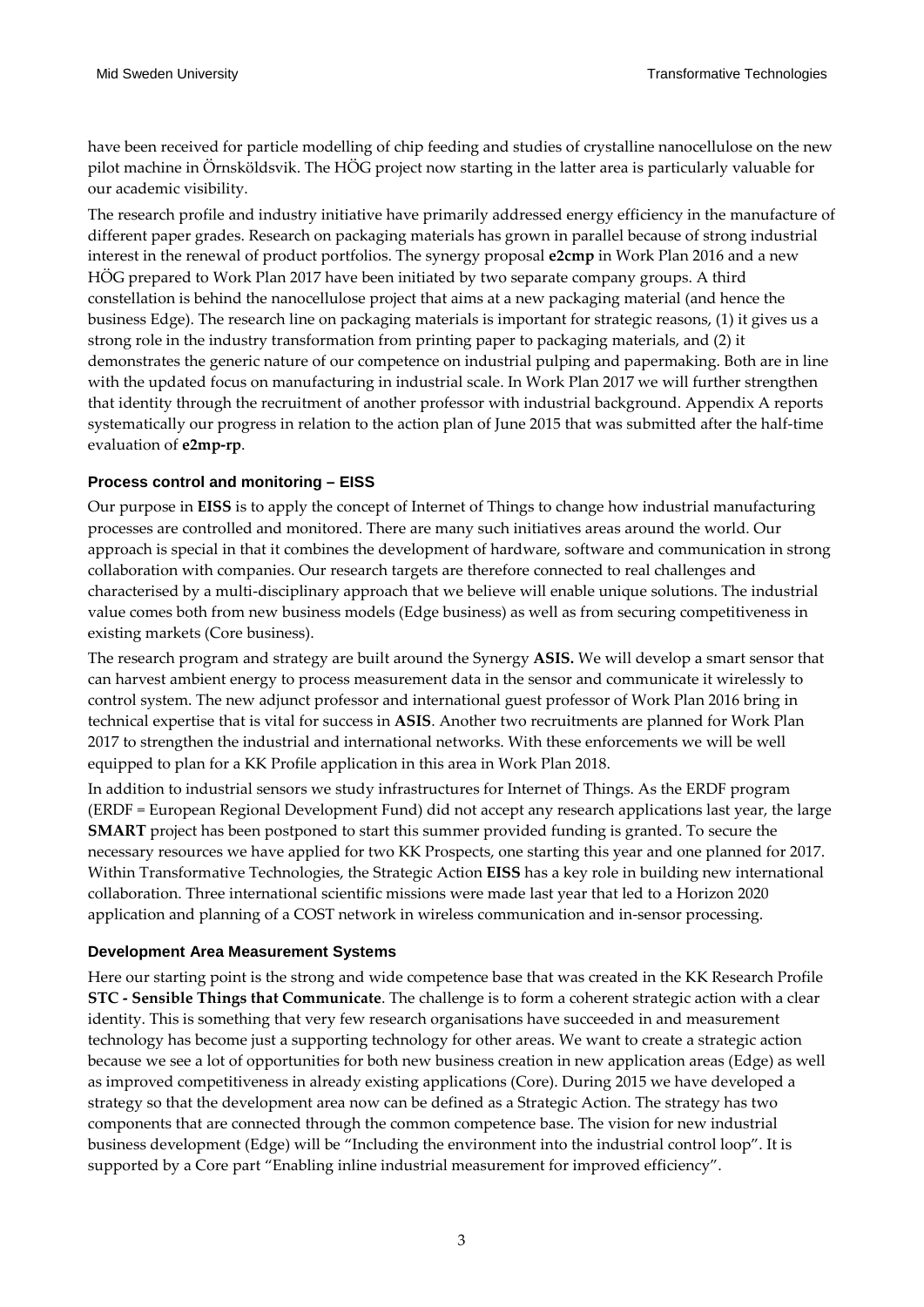In this area we have the strongest international networks, both with industry and academia. Major achievements last year were two new European projects: a large Horizon 2020 consortium in which we will collaborate on the installation of the European Spallation Source ESS in Lund, and a Marie Curie training network on imaging methods. Furthermore we were elected to organise the 2017 International Conference on Distributed Smart Cameras in Sundsvall. Our strategic challenge is to fully utilise these networks in the implementation of the new strategy. The guest professor who will come this spring from Italy is a step in this direction.

Of the new HÖG projects that are starting in 2016, one is enhancing surface analyses with X-ray methods, and another one will support our research on nanocellulose. We also started a collaboration on optical measurement systems with NTNU in Norway. These projects support the Core part of our strategy. The third new HÖG project initiates industrial co-production on environmental measurements, in line with Edge part of the strategy. In Work Plan 2017 it will be complemented with a synergy proposal and HÖG project.

#### <span id="page-7-0"></span>**Competence development for regional renewal – FORIC**

The special feature of the industrial graduate school **FORIC** is that it attracts a breadth of companies and industrial sectors. The spirit in the school is very good. In the first year the number of publications exceeded our original plans. Status Report is shown in Appendix B as agreed with Knowledge Foundation. Now 20 companies are interested in enrolling students in the second intake. The only critical issues is that we must secure sufficient supervisor capacity for the new PhD students, if necessary through new adjunct professors. The new professor mentioned under **e2mp** will also help.

Our aim with the Strategic Action **FORIC** is to support the regional industrial transformation of bio-based business (Edge). For this purpose we are building collaborations with Processum and BioBusiness Arena. Funding for new projects is applied from the regional ERDF program (3 applications), Knowledge Foundation (2) and Vinnova (1 in preparation). The strategic value of the project proposals depends on the engagement of companies. International collaboration (especially InterReg) is also valuable but not specially targeted because of the regional focus. Some of the project groups definitely should also publish results in high-impact journals given the funding they have from VR and FORMAS.

#### <span id="page-7-1"></span>**Development Area New Cellulosic Materials**

This is the smallest of our Strategic Actions. It is still under formulation, meaning that also the name is not final. As the working title implies, our goal is to build research that enables new materials and products (i.e. Edge business). The research so far has had a strong Complex Materials character, represented by the HÖG projects. These projects are building fundamental understanding of paper and fibre networks in general. We are unique in the use of particle mechanics as opposed to the continuum approach that dominates the research of paper materials in Sweden and globally. Our research is highly valued by paper industry. The crucial strategic question is what happens when Prof. Uesaka retires in the end of 2017. For time being we are not planning for a direct replacement.

Instead of fibre networks we have chosen to focus on the dissolution/regeneration and functionalisation of cellulose because of better outlook for transformative technologies. We are the first in Sweden to make use of a radically new concept of cellulose solubility. As a token of the scientific potential we received funding from both VR and FORMAS last fall. The first results of this research (e.g. the hybrid materials mentioned above) are very exciting. They are also an important demonstration of the potential that lies in cellulosic composites. We can therefore be much stronger in our nanomaterials research when we complement **KM2** with **New Cellulosic Materials**.

The new HÖG project that is now starting is the first industrial research project in this area and thus central for creating a strategic action. Another HÖG is under discussion but may not be in time for Work Plan 2017. We are already involved in two other industrial projects in BioInnovation and Horizon 2020 (on paper-based textiles and "plastic-like" paper) but there the target is demonstrations and thus little funding is allocated to research. The recent Vinnova application for a **Centre for Industrial Lignocellulosic Materials – ILC Pro** was an effort to accelerate the build-up of the strategic action, but the chances of actually getting the funding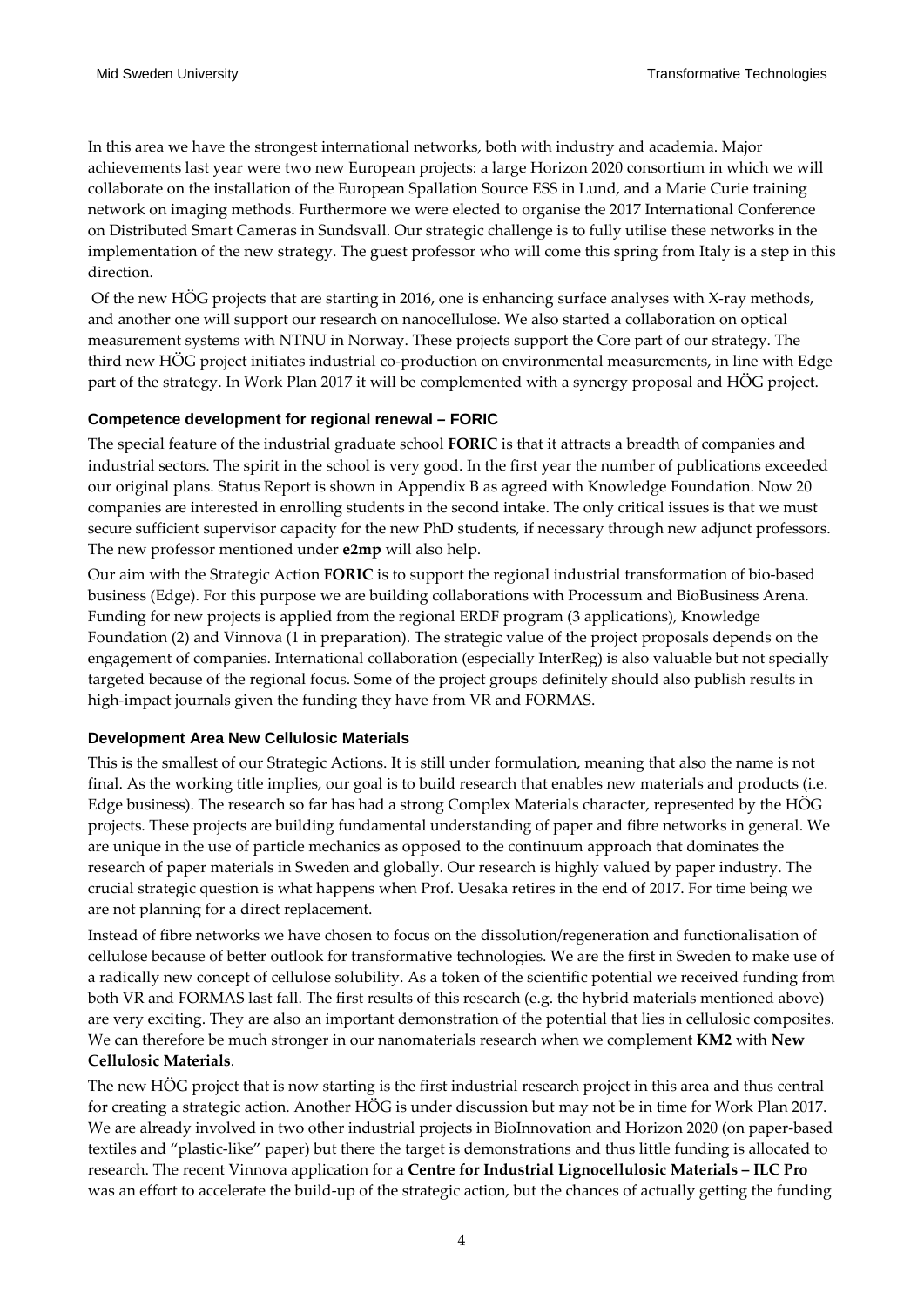are low, among others because of limited industrial support. However, we are confident that the interest from several branches will grow once we start to publish scientific results. International exchange is already growing and the outlook for new international projects is good.

### <span id="page-8-0"></span>**Large surfaces for electronic functionality – KM2**

Our target here is to build a technology agenda that combines the materials science and electronics expertise of FSCN and STC. We have worked on the research strategy and will complete it this year. The Strategic Action covers the manufacturing of large functional surface and the electronics components needed in products, which we believe will give us a unique position in Sweden. Central element in this plan is the Synergy application **LEAP**. The final application that was submitted to Knowledge Foundation has two important merits: STAGA AB is a credible partner for small-scale industrial manufacturing of the functional surfaces, and likewise AlfaLaval for products that could generate electricity from waste heat.

In the HÖG project on solar cells the research on material components and large-area manufacturing delivers results that support both **LEAP** and the development of large-area positioning. However, it seems that we cannot achieve sufficient photovoltaic efficiency with the inorganic materials we have evaluated. Our partner company Sol Voltaics is doing better with their nanowire technology (with 15% conversion efficiency). We will await the final results of the HÖG project before deciding if we should narrow our focus in **KM2** to waste energy sources (kinetic and thermal).

The development of kinetic energy recovery for vehicles progresses well, and new funding will be applied from several sources. On the equipment side the work on the necessary power converters is planned to continue in a new HÖG project. For the electronic connectors we plan another HÖG project to Work Plan 2017 on additive manufacturing. With these projects we will have a strong program on renewable energy recovery devices.

The research on positioning systems shares technologies with the other projects in **KM2**. It is important in bringing in other companies and leveraging on international networks. We will prepare such proposals to Work Plan 2017.

### <span id="page-8-1"></span>Development of Education

Since last year, we have worked on the educational programs more than stated in the 3-year Plan. The "employer councils" (samverkansplattform) for the IT Sector and Resource Efficiency give good support to the development of the master programs. Two KK-funded development actions are starting now, and we are preparing two more applications. If they are approved, our master programs will cover all of our Competence Areas, and each of our Strategic Actions will have a related education program. When writing the 3-year Plan we thought that industry would send their employees to these programs. The goal of 5 such students now seems challenging. Instead, company employees mostly attend individual courses. In addition, all our master students will work with companies through our research projects.

|                            | Table 1. Main international collaborations during 2015.                                             |  |  |  |  |  |  |  |  |
|----------------------------|-----------------------------------------------------------------------------------------------------|--|--|--|--|--|--|--|--|
| e2mp                       | Boards of Mechanical pulping conferences and Nordic Pulp and Paper Research Journal                 |  |  |  |  |  |  |  |  |
| <b>EISS</b>                | H2020 application, 3 scientific missions to Southampton, Belfast and Klagenfurth, and 1 from Poznan |  |  |  |  |  |  |  |  |
| <b>Measurement Systems</b> | H2020 project, Marie Curie Network and InterReg project, all granted 2015                           |  |  |  |  |  |  |  |  |
| <b>FORIC</b>               | New post doc from Guilin, China                                                                     |  |  |  |  |  |  |  |  |
| <b>New Cellulosic</b>      | H2020 project and H2020 application, 1 new post doc from Canada; 2 scientific missions to Wuhan     |  |  |  |  |  |  |  |  |
| <b>Materials</b>           | and 1 to Stanford (started 2014); membership in the EPNOE network                                   |  |  |  |  |  |  |  |  |
| KM <sub>2</sub>            | New post doc from Brasil                                                                            |  |  |  |  |  |  |  |  |

<span id="page-8-2"></span>International collaboration and mobility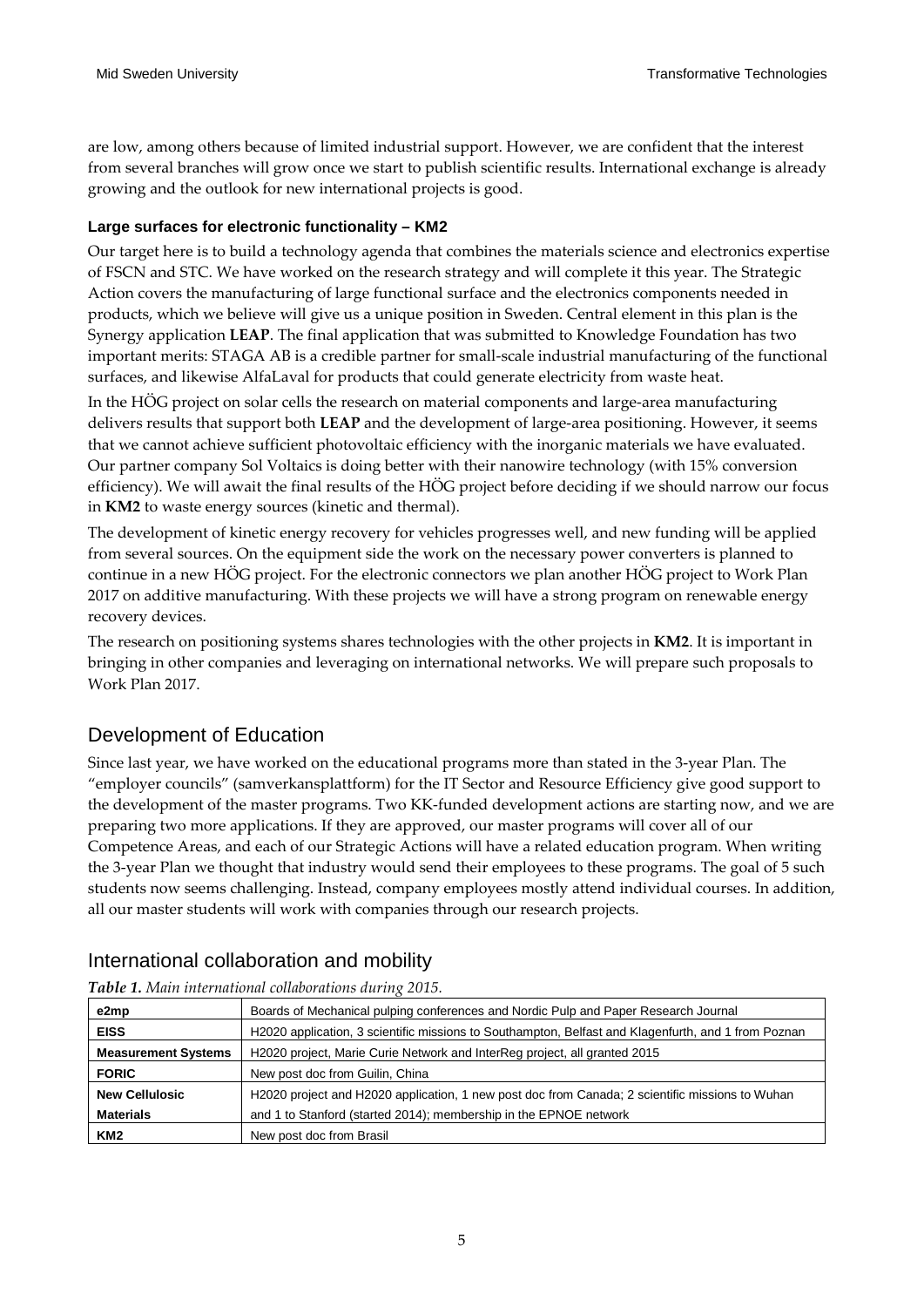We have started to make good progress in internationalisation (Table 1 on the preceding page). Of the two research centres, STC has traditionally more international collaborations. Also at FSCN, the international mobility is now starting to increase. Three international post docs were recruited and one more is starting soon. In spite of all the activities the number of international guest professors has not yet increased (Indicator 3). However, two new professors will start this spring with funding from Knowledge Foundation. We expect the increase to continue as the volume of international collaboration grows.

| Year             | 2012<br>2010<br>2011 |     | 2013 | 2014 | 2015       |     |
|------------------|----------------------|-----|------|------|------------|-----|
| Guest professors |                      |     | _    |      |            | -   |
| <b>FTE</b>       |                      | .35 | 0,55 | . .  | . <u>.</u> | ,25 |

**INDICATOR 3. International guest professors**

Plans for further improvements are under preparation for Work Plan 2017. Given the importance of international exchange for research quality we will introduce new indicators: (1) number of international post docs, (2) number and total duration of international research missions (excluding conferences) in and out, (3) funding from international programs, and (4) number of publications with international co-authors.

### <span id="page-9-0"></span>Research Funding

The evolution of research funding for the Strategic Actions from 2013 to 2016 is shown in Fig 2. The volume for 2016 shows funding that has been or is expected to be granted, and it will still rise since many applications are pending decided. The delay and temporary closure of the regional ERDF program has strongly affected some of the Strategic Actions but the funding should recover somewhat now that the calls are opened. The differences in faculty funding come from our consolidation process, with a large proportion bound to persons and therefore changing only gradually. The Strategic Actions with well-established industry networks have more funding from the Knowledge Foundation. **e2mp** and **KM2** that focus on energy questions have high funding volume from the Energy Agency.



*Figure 2. Annual research volume in MSEK acquired by Strategic Actions during 2013 - 2016. The volume for 2016 will increase because many project applications are still waiting for decision.*

Figure 3 shows the project portfolio in 2015. **e2mp** and **Measurement Systems** are the extreme cases in the project structure and business focus. The former has a few large, mainly Core projects, and the latter many medium-size projects that cover all the three types of business focus. Versatility in the project structure gives flexibility but also demands continuous work with new applications.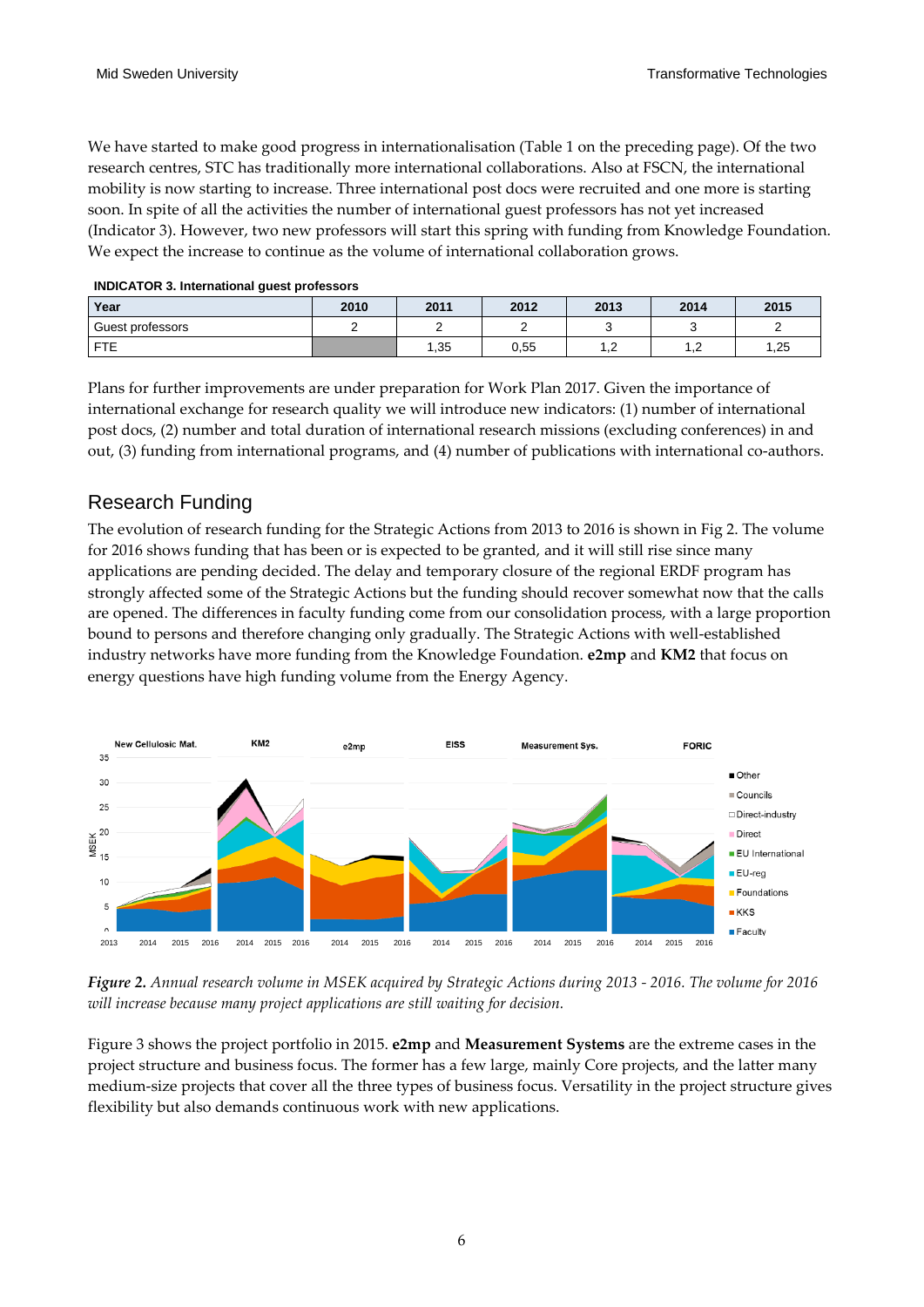

*Figure 3. All projects funded in 2015 according to the Strategic Action and the nature of industrial development (Core vs Edge). The volume of each project is shown by the area of the symbol: The smallest symbol ≤ 0.5 MSEK, and the largest = 12 MSEK.*

In Work Plan 2017 we will have funding targets for each of the Strategic Actions in order to broaden our funding base and, in particular, to win more international projects in the areas where the prospects are best. In comparison, funding from Swedish Councils (VR, FORMAS) has already reached a good level, even better than what was foreseen in the 3-year Plan. This year we have three own projects that are funded by Councils, compared to one in 2015 and none in 2014. Figure 4 shows the preliminary funding plan and past performance for the Research Environment.



*Figure 4. Funding structure of Transformative Technologies, including preliminary targets for 2016-2018.*

### <span id="page-10-0"></span>Co-production and Industrial Networks

The expansion of industrial networks follows our 3-year Plan where both deeper and broader co-production is the target. Development of the networks and co-production occurs in Strategic Actions that differ in the forms and volume of industrial collaboration. We have with strong and intensively engaged partners such as Holmen, SCA, Stora Enso and Valmet in **e2mp**; and ABB, Bosch Rexroth and Shortlink in **EISS.** In **FORIC** a broad and expanding industry network is based on the industrial graduate school. Also **Measurement Systems** has a strong industrial network that is expanding through the innovation cluster Fiber Optic Valley. The industrial networks of **KM2** and **New Cellulosic Materials** are still shaping up.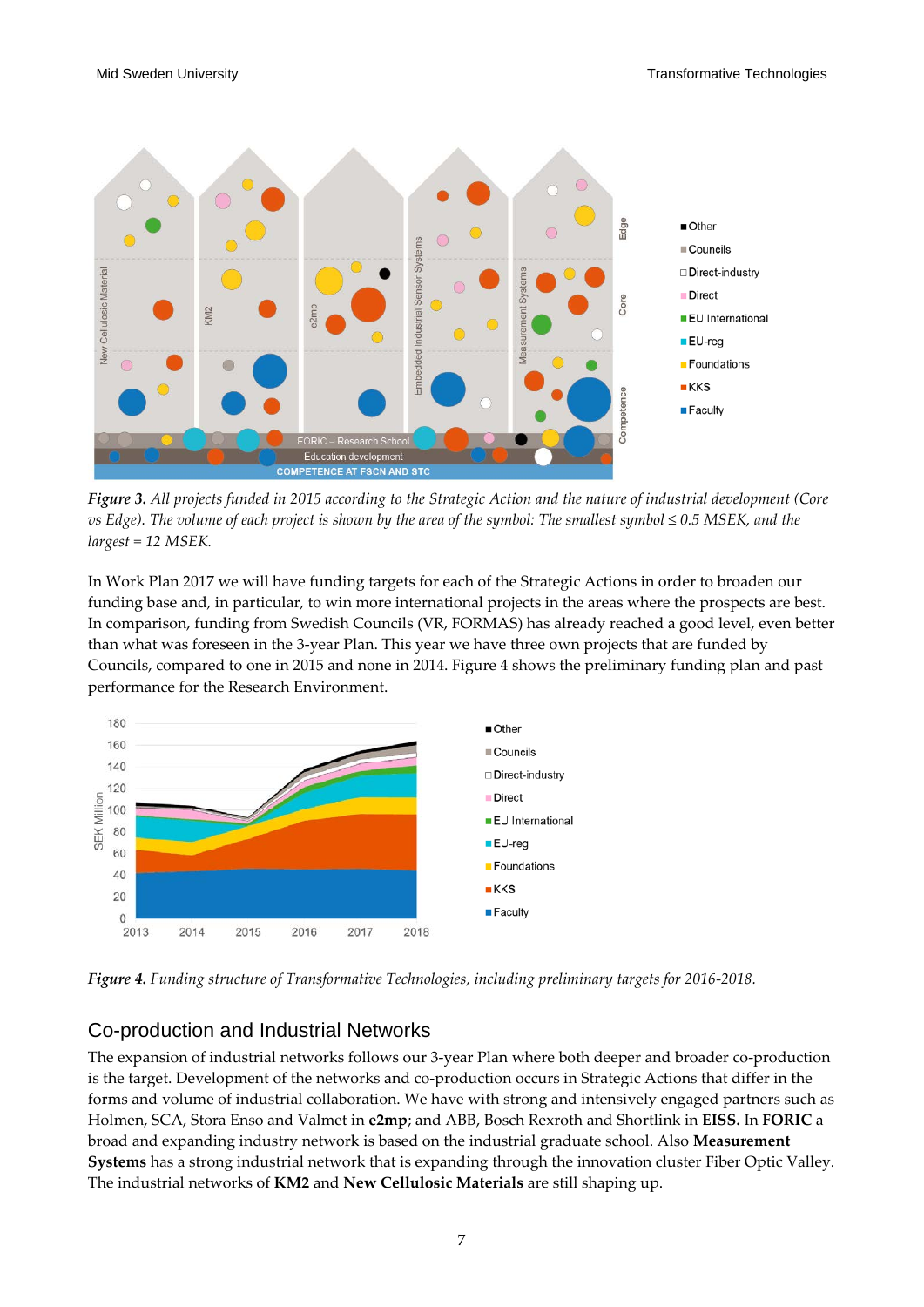The total number of partners grew significantly in 2015 (Indicator 4), in in line with our 3-year goal. Many of the new partners are addressing Edge business where less research funding is available. Therefore the volume of co-financing does not follow the number of partner companies. Strategically important new partners include SAAB - Defence and Security (**Measurement Systems**) and TetraPak (**e2mp**).

| Year                    | 2010  | 2011  | 2012      | 2013  | 2014  | 2015  |
|-------------------------|-------|-------|-----------|-------|-------|-------|
| No of companies         | 93    | 100   | 101<br>94 |       | 124   | 155   |
| Indirect funding (MSEK) | 22,41 | 20,98 | 27,40     | 35,40 | 26,98 | 33,18 |

The number of adjunct professors will increase to eleven in 2016, provided funding is approved for two adjunct professors that were proposed in Work Plan 2016. The rate of increase roughly follows the 3-year Plan. Most of the adjunct professors are from institutes, four supporting **Measurement Systems**, two **KM2**, and one **EISS**. One adjunct professor from institutes and three from industry support both **e2mp** and **FORIC**. The focus on research institutes is important for the scientific quality. For Work Plan 2017 we are preparing to recruit another adjunct professor from institutes to support **EISS.** Future recruitments should be from companies and also support **New Cellulosic Materials.** 

### <span id="page-11-0"></span>Development of personnel

Last year the most important step forward in personnel development was the university-wide career program for junior staff. We have ten out of totally thirty participants, which is in proportion to our share of the university´s total research volume. The number of post docs increased last year by three persons and they all came from abroad (See Table 1). In comparison, most of the new PhD students last year came from Sweden, and a large share were industrial PhD students enrolled in **FORIC**.

The strategic recruitment needs at the senior professor level were recognised in Work Plan 2016. Most important is a new professor with pulp and paper industry expertise. This is under preparation for Work Plan 2017. Thereafter come another three recruitments to replace retiring professors.

### <span id="page-11-1"></span>Management of the Portfolio of KK Actions

Most of the ongoing KK Research Actions are progressing according to plan. The financial outcome for last year is shown in Table 2. This spring the ongoing projects were evaluated from the status reports like before, but in order to support strategic learning the management group also started hearings with the project leaders. Following changes were decided in the research plans of two HÖG projects:

- **AHYP - Advanced HYP for paperboard**: The subproject on extractives removal will change from fundamental mechanisms to development of a measurement method and testing of chemicals. The reason is a personnel change. The companies hoped that we nevertheless work on the problem.
- **FLIS- Characterisation of wood disintegration processes**: The results on the measurement and classification of the wood chipping knives and process are much more promising than those on the modelling of the wood disintegration process. The second part is therefore cancelled and all resources are moved to the first part.

Most of the new KK Actions from Work Plan 2016 are in the normal start-up phase. For **OCXIS - Operation and change of complex industrial systems** we wanted to secure co-production. This is now in order and the project has started. Better co-production network was also needed for the Synergy proposal **LEAP – Largearea Electronics Platform**. The management group helped in this through a series of advisory meetings and the proposal was then submitted to the Knowledge Foundation.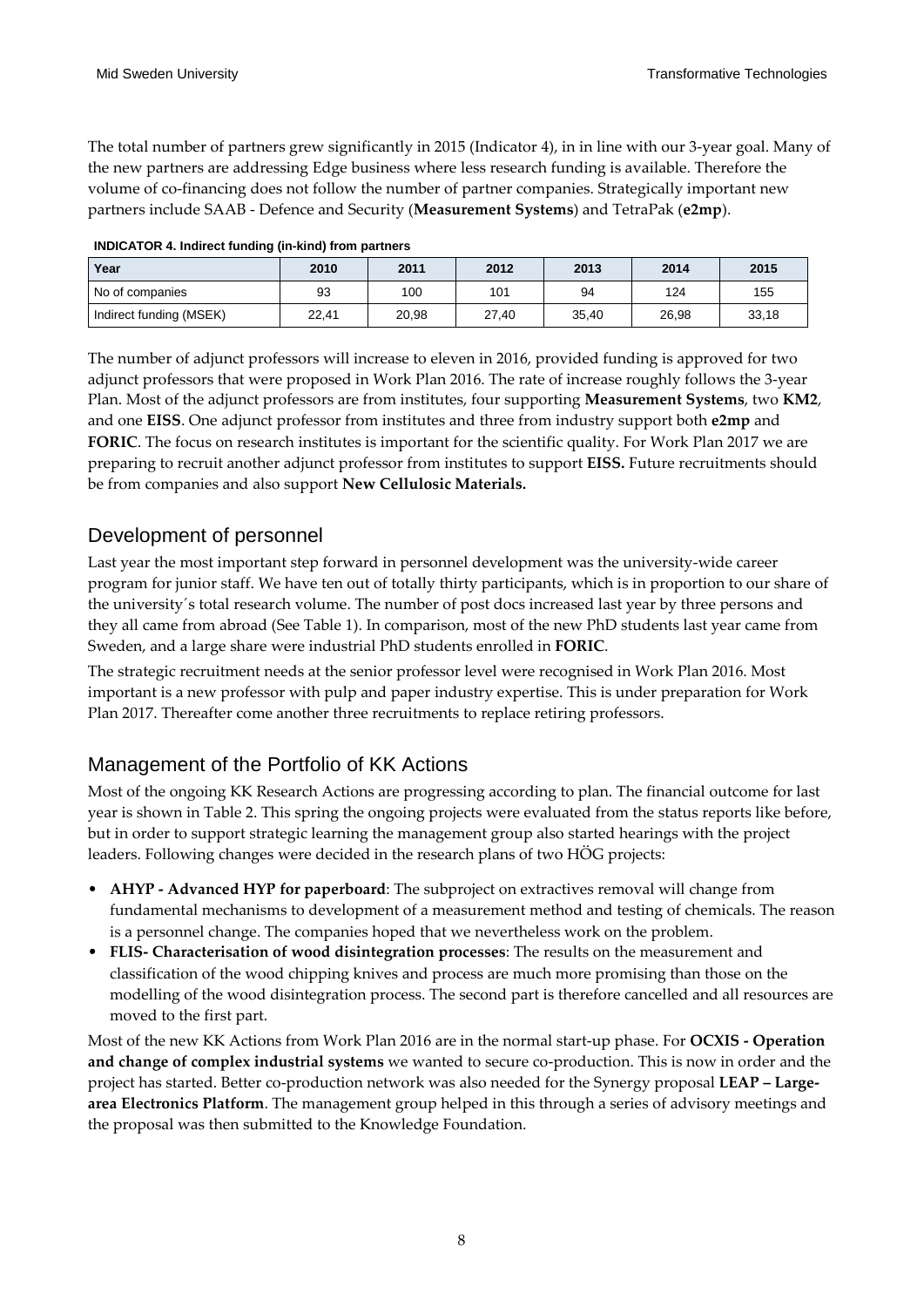| Project (reference no.) <sup>3</sup>                 | <b>Total project</b><br>period | Costs for<br>2015 | Accumulated<br>costs   | <b>Granted</b><br>from KKS<br>accord, to<br>budget up to<br>2015* | Company<br>contribution<br>2015 (In<br>kind) | No. of<br>companies<br>in project | <b>Comments</b> |
|------------------------------------------------------|--------------------------------|-------------------|------------------------|-------------------------------------------------------------------|----------------------------------------------|-----------------------------------|-----------------|
| AHYP (Dnr 140322)                                    | 150401-170331                  | 1 380 110         | 1 380 110              | 1 490 000                                                         | 650 000                                      | 3                                 |                 |
| <b>ASIS</b>                                          | 150501-190430                  | 1514969           | 1514969                | 2 044 931                                                         |                                              | 3                                 | 1)              |
| <b>DAWN</b>                                          | 150501-180430                  | 595 937           | 595 937                | 966 072                                                           | 966 000                                      | 4                                 | 2)              |
| e2mp - rp (Dnr 20100281)                             | 110401-170331                  | 3851738           | 29 072 264             | 29 641 508                                                        | 8 000 000                                    | 6                                 | 6)              |
| FNMech (Dnr 20140320)                                | 150201-180131                  | 497 512           | 497 512                | 827 412                                                           | 853 672                                      | 3                                 | 5)              |
| FLIS (Dnr 20130321)                                  | 140401-170331                  | 1 0 3 7 2 4 1     | 1 613 826              | 2 0 9 0 5 2 9                                                     | 1 162 000                                    | 3                                 | 3)              |
| FORIC (Dnr 20130319)                                 | 140601-210531                  | 34180781          | 4 172 611 <sup>2</sup> | 3954000                                                           | 4 587 151                                    | 13                                |                 |
| ID-POS (Dnr 20130324)                                | 140301-170228                  | 771 570           | 1 145 223              | 1670526                                                           | 1 270 000                                    | 5                                 | 4)              |
| kW Converters (Dnr 20130323)                         | 140401-170331                  | 738 396           | 1413740                | 1576393                                                           | 838 000                                      | 4                                 |                 |
| Light-weight structural composites<br>(Dnr 20130320) | 140301-170228                  | 1 364 231         | 2 396 886              | 2511953                                                           | 2 491 110                                    | 2                                 |                 |
| M <sub>2</sub> M COMM                                | 150401-180331                  | 715 432           | 715 432                | 1 0 1 6 7 0 9                                                     | 1517118                                      | 3                                 | 2)              |
| Paper Solar Cells (Dnr 20130322)                     | 140401-170331                  | 2632415           | 3 485 975              | 3 0 3 5 1 3 2                                                     | 1787000                                      | 7                                 | 7)              |
| <b>SURF</b>                                          | 150401-180331                  | 852 347           | 852 347                | 1 073 956                                                         | 1 000 000                                    | 4                                 |                 |
| <b>Total</b>                                         |                                |                   |                        |                                                                   | 27 142 051                                   |                                   |                 |

*Table 2. Financial outcome of KK projects in 2015, costs related to revenues from Knowledge Foundation.*

\* Excluding OH. 1Excluding MIUNs own costs 476 995 SEK in accordance with the agreement. <sup>2</sup> Excluding MIUNs own costs 546 995 SEK. 3Excluding finished and reported projects Plenocap (Dnr 20120328) and Robust Wireless Communication (Dnr 20120330).

Comments: 1) Due to parental leave of a professor the cost is lower than budget. No risk as over 3 years left of the project. 2) Lower costs because of late start due to problems with co-production and recruitment. 3) As earlier reported, the project start was delayed. The schedule has been prolonged correspondingly. 4) Had problems with a change of staff in the beginning. The project will meet the budget in the end. 5) Staffing started late due to administrative delay. 6) Lower activities in some sub-projects, will increase during 2016-17. 7) Annual progress has varied with available resources. The past overspending will even out in the end.

In accordance with the request from Knowledge Foundation we have submitted amended proposals and motivations for two recruitments of adjunct professor in Work Plan 2016, Johan Åkerberg and Mats Sandberg. These recruitments are now awaiting the decision from the Foundation. The third one, Jan Andersson, was funded with other means.

The initiation process for new actions to Work Plan 2017 generated 31 drafts. In the screening process with the Reference Group the number was reduced to 19. They include the second stage of two short HÖG projects and the industrial graduate school **FORIC**, and a follow-up to the Research Profile e2mp-rp. In addition, the preliminary portfolio contains four recruitments, two education developments, seven HÖG projects, one Prospect and one Synergy. The motivations for all these are given above (cf. Research Program). After the quality control and setting of the strategic priority order we expect to land on a portfolio that matches the preliminary funding plan in Fig. 4.

### <span id="page-12-0"></span>Strategy process

We chose the name Research Environment of Transformative Technologies last year in order to emphasise our commitment to drive development towards the *TIE Vision*. Clearly we must continue to reiterate the transformation message externally and systematically reinforce the fact that the joint research environment is the strongest research initiative of Mid Sweden University. FSCN and STC are important for specific industrial target groups, but in general the joint transformation environment is more interesting.

Research strategies were developed in several formations last year. The research strategy of Transformative Technologies was drafted. It will be completed this year. Researchers formulated Strategies for **Measurement Systems, EISS** and all the scientific disciplines. The strategic directions are under reconsideration for **e2mp** with the companies in **e2mp-rp,** and for **KM2** to secure cohesion between FSCN

and STC. For the strategy of **New Cellulosic Materials** we have evaluated internal and external project ideas as part of the development of BioInnovation. Next improvement point of the strategy process is to learn to evaluate the outlook of academic competition in areas of emerging technology, for which we will run the first Future Scenario workshop in April.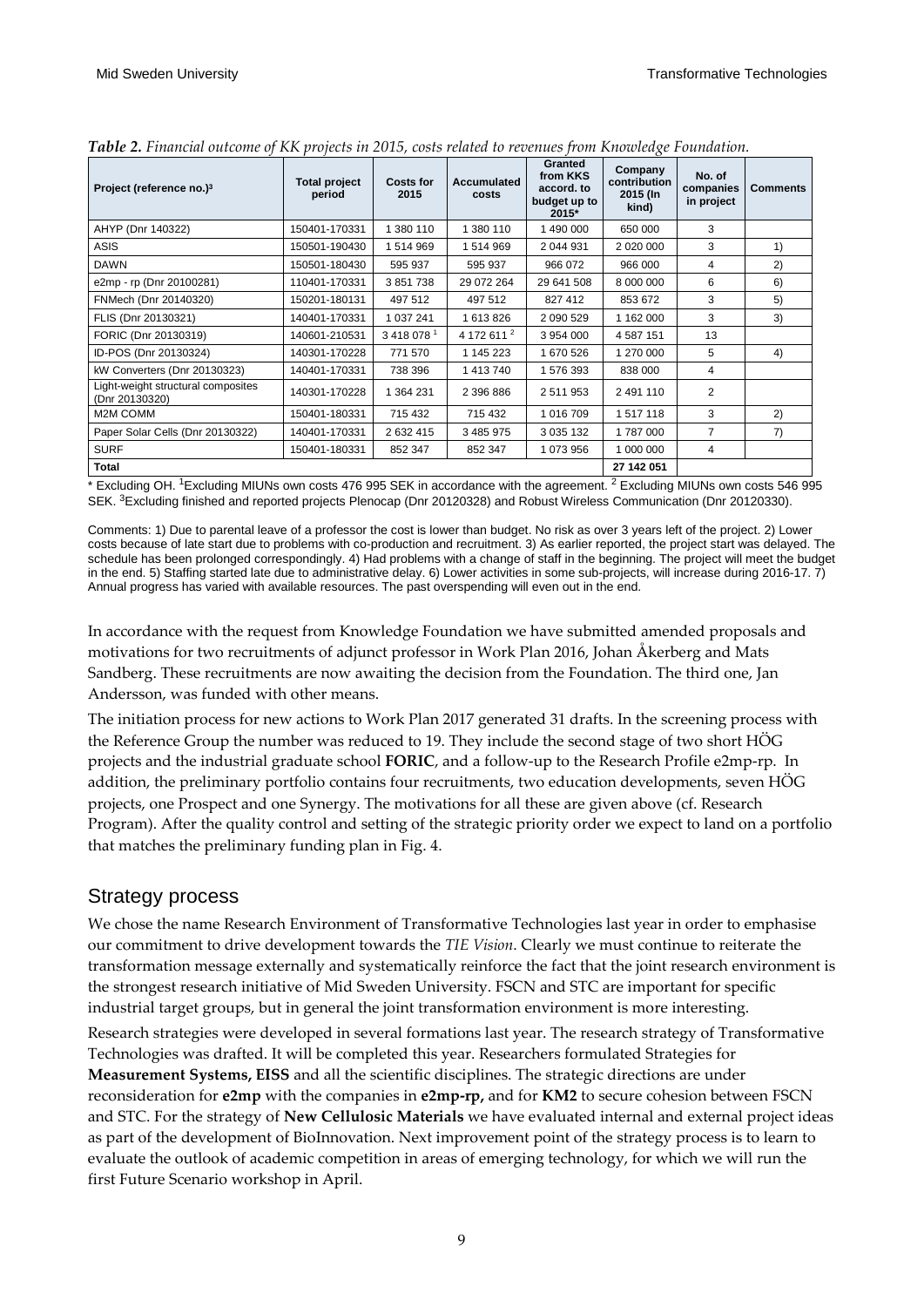The management group used its strategic view in the steering of portfolios submitted to the Knowledge Foundation and the regional ERDF program. The importance of discussions in the Reference Group increased especially in the assessment of the competitive landscape, and we are therefore taking in new industrial and academic members. Also the FSCN Steering Group is giving increasingly sharp feedback in this respect, which we greatly appreciate.

Researchers learn of industry business strategies through meetings with the seminar speakers of the Business Innovation Seminars (see [http://www.miun.se/universitetet/evenemang/business-innovation](http://www.miun.se/universitetet/evenemang/business-innovation-seminars)[seminars\)](http://www.miun.se/universitetet/evenemang/business-innovation-seminars). The SID and BID concept has been further developed to offer a meeting ground for open strategic discussions. Important is that these events promote the innovation system of which Fiber Optic Valley and Åkroken Science Park are important parts.

### <span id="page-13-0"></span>Quality system

During last year we started to use ProjectPlace for better project management. We extended the use of systematic hearings to the follow-up and steering of active projects. A decision log tracks the decisions made on the project portfolio. The Strategic Actions and the implementation of the 3-year Plan are now analysed and planned continuously and documented in the Mid Sweden University BOX. The extended Reference Group will play a big role in evaluating the proposals for Work Plan 2017.

### <span id="page-13-1"></span>Summary of progress compared to the 3-year Plan

We have made generally good progress towards the 3-year goals. In the area of external impacts, we suffered some setbacks and delay in our efforts to support regional development and growth. On the other hand, co-production has improved as planned. In the area of educational support to industry we have worked more than originally planned. Most important now is to secure that strategic input and learning from industry covers all our research, and to strengthen contacts with industry through adjunct professors.

In our research program we recognised that our competence base is stronger than expressed in the 3-year Plan. The expertise that we have in high-yield pulping actually covers most of the manufacturing processes of paper industry, and in materials research the combination of cellulosic and inorganic nanomaterials improves our chances for an international position. In general work also remains to be done to raise the scientific ambition level in publications. The 3-year goals per Strategic Action should be updated since we can now define specific targets for each of them, including internationalisation and funding. We propose to complement the 3-year Plan correspondingly.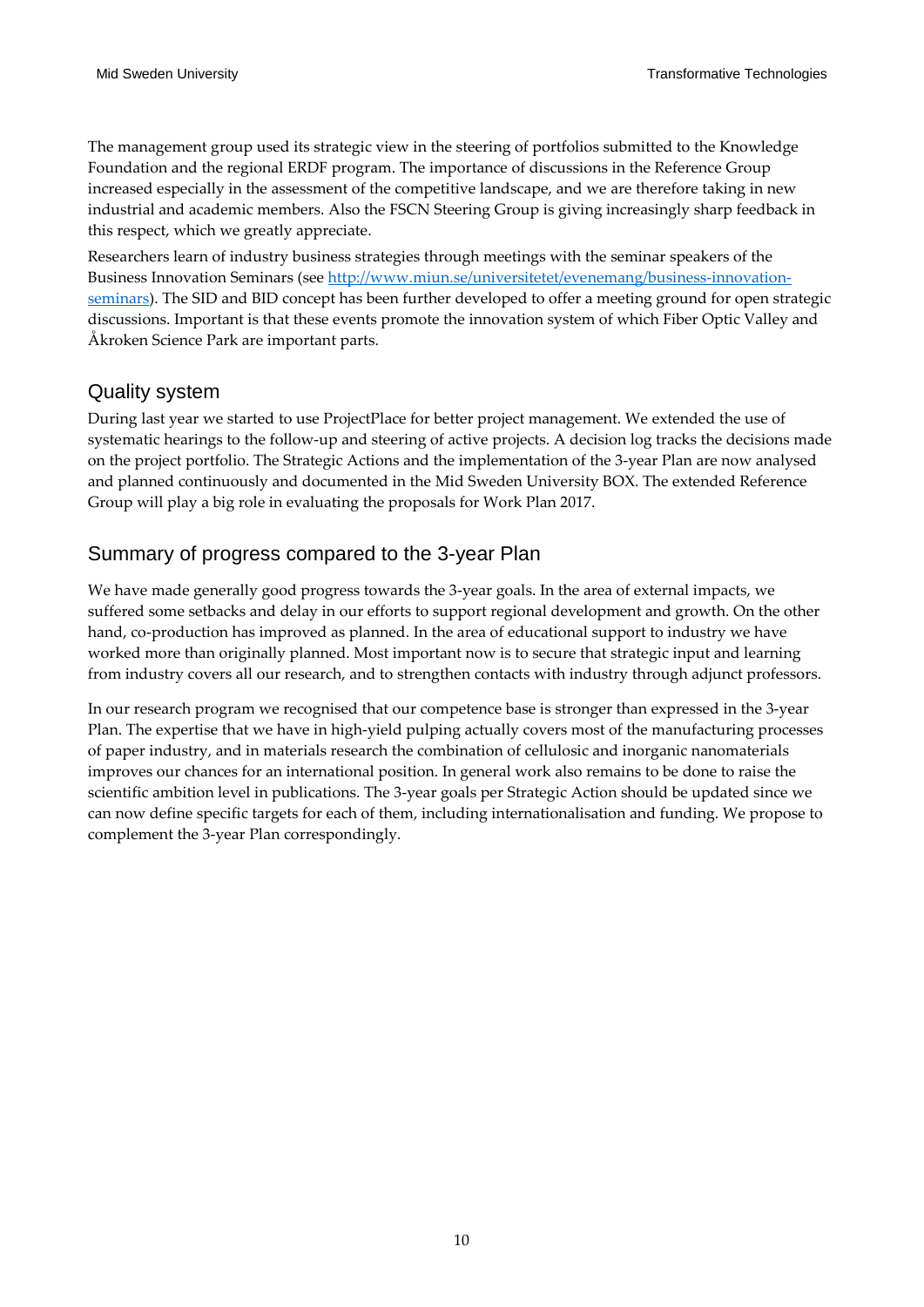### <span id="page-14-0"></span>Appendix A: Progress after the half-time review of **E2mp-rp**

After the half-time review of **e2mp-rp** last spring, we made a plan to answer to the points raised in the review. Following steps and progress have been made since then:

### **Operationalise the concept "world leading" and explain what is included in the goal "to further develop the leading position"**

In the Research Area of High-yield Pulping (HYP), Mid Sweden University is the strongest organisation in the world as measured in terms of the main conferences. In 2015 FSCN had 50% of the publications, up from 23% in 2014, while the closest competitors PFI and Chalmers had 15% each while in 2014 VTT was the second largest with 12% of the papers.

The research profile **e2mp-rp** forms the foundation of Mid Sweden University´s co-production with paper industry. The relationship is based on our experience to work with paper and pulp mills and suppliers. Several new projects were granted last year that build on this relationship and broaden the research scope to packaging materials (**ENCCP**, **Ytmodifiering av CTMP**) and fundamentals of the refining process (**MoDD**). We are not aware of any other research program on industrial pulping and papermaking that would be of similar size and breadth.

We are working on plans and proposals that secure we maintain our leading position in research on the high-yield pulping processes. Several new applications have been submitted this spring to the Energy Foundation in order to continue research on energy savings and new papermaking together with the paper companies. The synergy application **e2cmp** and new HÖG application **Sus-Bags** shift the balance of the Strategic Action towards packaging materials. The future scope and focus of research on energy savings and process intensity is under discussion with industry in the Profil+ plan **RETTWOOD**.

In the strategic perspective we increasingly recognise that we have for a university unique competence in the industrial manufacturing processes. Its relevance is not limited to mechanical pulping but rather covers all the industrial pulping and papermaking operations. With the increasing focus on "Bioeconomy" the manufacturing processes of forest industry will start changing, and we are well positioned to extend our leading role and industrial networks to manufacturing in industrial scale. As a step in this direction, we submitted a competence centre application **Centre for Industrial Lignocellulose Processes** – **ILCPro** to Vinnova in January 2015. In the centre HYP group would be responsible for upscaling of manufacturing processes to industrial scale.

### **Clarify the final scientific goals that cover the research profile**

The goal of **e2mp-rp** is to reduce electricity use by 50%. In mill experiments we have so far demonstrated a 30% reduction. Another important result was the demonstration at mill level that significant process intensification is possible. In this case a number of process steps were by-passed. Product quality did not decrease but process became much simpler to steer. The grand goal of 50% energy reduction thus seems feasible to reach, but will require more time than what is left in **e2mp-rp**. The next stage after **e2mp-rp**, tentatively called **RETTWOOD**, is therefore under discussion with companies. The appropriate funding instrument is open. In Work Plan 2016 we preliminary indicated a KK Profile on defibration mechanisms to start in 2018, but actually this comes too soon considering the recruitment of a new professor (see point 5).

When planning the research after **e2mp-rp** we will reconsider the fundamental research issues. They must be relevant for the emerging transformation of industrial pulping and papermaking processes and at the same time be of international interest. In the *TIE Vision* we use the word *exciting* for this character of research. The fundamental issues we have studied in **e2mp-rp** were related to the rheology of wood material (thermochemical softening and wood mechanics). A number of high-impact publications have resulted, but this area is perhaps not in the absolute front-line of scientific excitement.

Within the Strategic Action we have already started to develop two new lines of scientific study: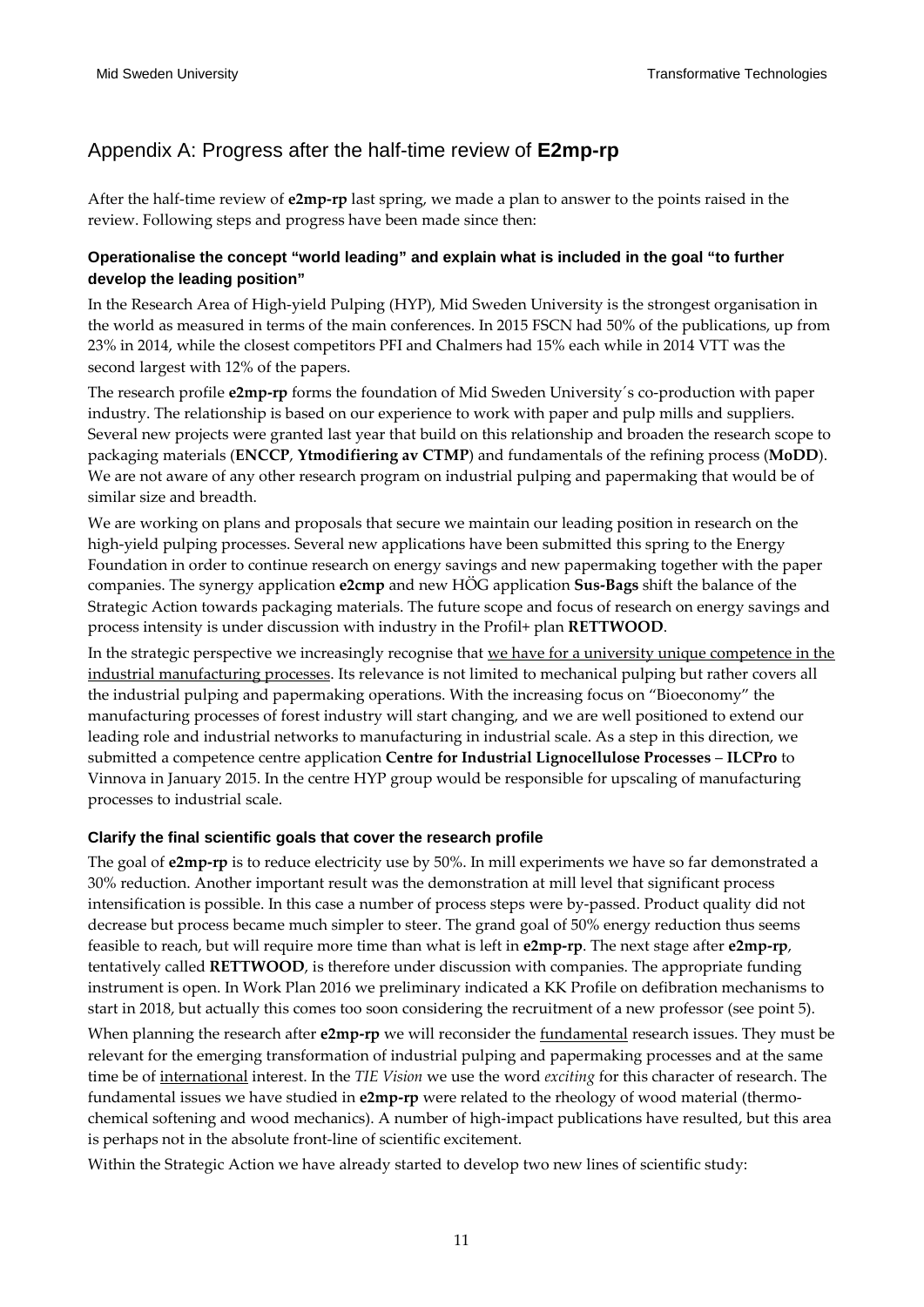- As a spin-off from **e2mp-rp** we have acquired funding for particle modelling of the fundamentals of chip feeding (**MoDD**) that is now starting. It is too early to say if our research approach will attract broader international interest, but it has connections to the research on refining rheology that has been studied at the University of British Columbia. Also, better understanding feeding mechanisms (e.g. particle "jamming") is crucial in the mechanical processing of biomass fractions. This is one of the issues in the **ILCPro** application.
- Related to papermaking, there is still high international research excitement on nanocellulose, manufacturing and uses. In this area we have the new project **ENCCP** that is starting. Funding for a new nanocellulose project in the Örnsköldsvik pilot was recently granted by Kempe foundation. It continues the research earlier started in the HYP group. Uses of nanocellulose are also part of the **ILCPro** application.

### **Clarify the role of the research profile at FSCN and the university**

The Research Profile **e2mp-rp** and the Strategic Action **e2mp** form the basis for paper industry collaboration within Transformative Technologies. Those networks and the trust built within **e2mp-rp** enable us to build projects with paper industry also outside **e2mp**.

In the **ILC Pro** plan the HYP group was responsible for the industrial upscaling (TRL ≥ 5) of academic research results (the yellow arrows in the following graph). That is a valid role even in the Transformative technologies context. Nanocellulose is a good example of industrial upscaling where the HYP group is in the international front line of technology development.



The saturation of printing paper market has partly moved the development focus of the industry from energy savings to the manufacturing of strong packaging materials that can replace plastics. Packaging materials are now the second important area within the Strategic Action **e2mp**. The projects that are running or in preparation have been initiated by and developed together with industry. The companies involved see a good potential that the technologies we are studying can be implemented in reality. The projects are:

- **AHYP** and **Ytmodifiering av CTMP** develop the pulping and high-temperature wet pressing for packaging grades. The removal of extractives was not studied as originally planned because of personnel changes but otherwise the project is proceeding as planned. Last year this research direction has resulted in a new patent application.
- **ENCCP** is just starting. It has two strategically important motivations, (1) start research on an industrial process applying nanocellulose, and (2) the industrial partner TetraPak that for the first time collaborates with us.
- KK Synergy **e2cmp** must still pass the evaluation process of Knowledge Foundation. The focus here is an alternative to manufacture high-yield pulp for packaging at BillerudKorsnäs who has not participated in the **e2mp** projects before. The company is in the front-line of new material development in paper industry and therefore **e2cmp** is very valuable for us.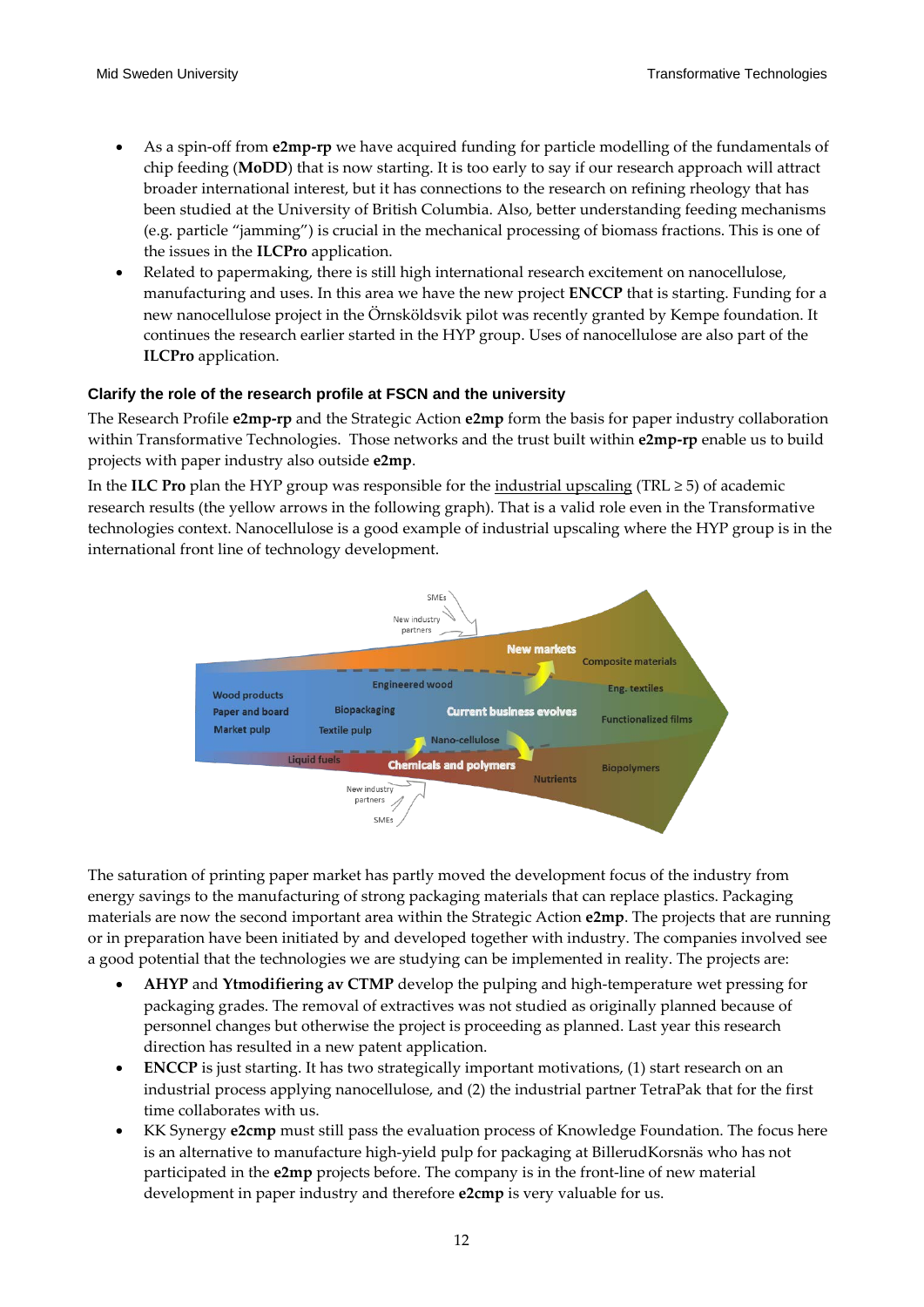• After **AHYP** ends next year, a new HÖG project **Sus-Bags** is planned to move the development of the high-temperature pressing to pilot stage. In parallel, funding for the required pilot-scale equipment is applied from the Energy Agency.

### **Create a strategy for internationalisation of the research profile**

Strategic Actions serve different roles in making Transformative Technologies strong. Industrial networks are the most important deliverable of the Strategic Action and must be kept in its focus. These networks benefit the other Strategic Actions, such as **New Cellulosic Materials** and **Measurement Systems**. These Strategic Actions have the main role of building international scientific collaborations that are relevant for paper industry.

Within **e2mp** nanocellulose is the direction where international collaboration is expected to grow. It is a good example of industrial upscaling where the HYP group is working in the international front line of technology development, at TRL  $\geq$  5. The results will naturally be published in engineering journals.

In light of the development of research frontiers (where papermaking research has almost vanished) it is currently not realistic to expect that we could *increase* out international role through research in the area of **e2mp-rp**. However, we should be able to restart the Nordic collaboration.

International projects confined in the area of pulping or papermaking are not at all as common as before. Cross-sectorial projects are favoured in Horizon2020, e.g. towards process intensification or biorefinery (calls of BBI). Opportunities for higher international ambitions in **e2mp** will thus depend very much on the research direction chosen after **e2mp-rp**.

### **Create a strategy for recruitments and competence development**

Central to success in the Strategic Action **e2mp** is expertise in the manufacturing processes of pulp and paper industry. In the HYP group we have several junior researchers who have accumulated such expertise during the research projects. They are good candidates for strong academic career. They have and must have increasing opportunities to build their own parts of the research agenda through the projects that are planned in **e2mp**.

On the senior level we plan the KK Action **PulpingPro** to recruit a new professor in industrial pulping processes in 2017. The purpose is to secure continuity in our strong industrial networks. That person should be involved when a new KK Profile is planned, meaning that the profile could start first in 2019.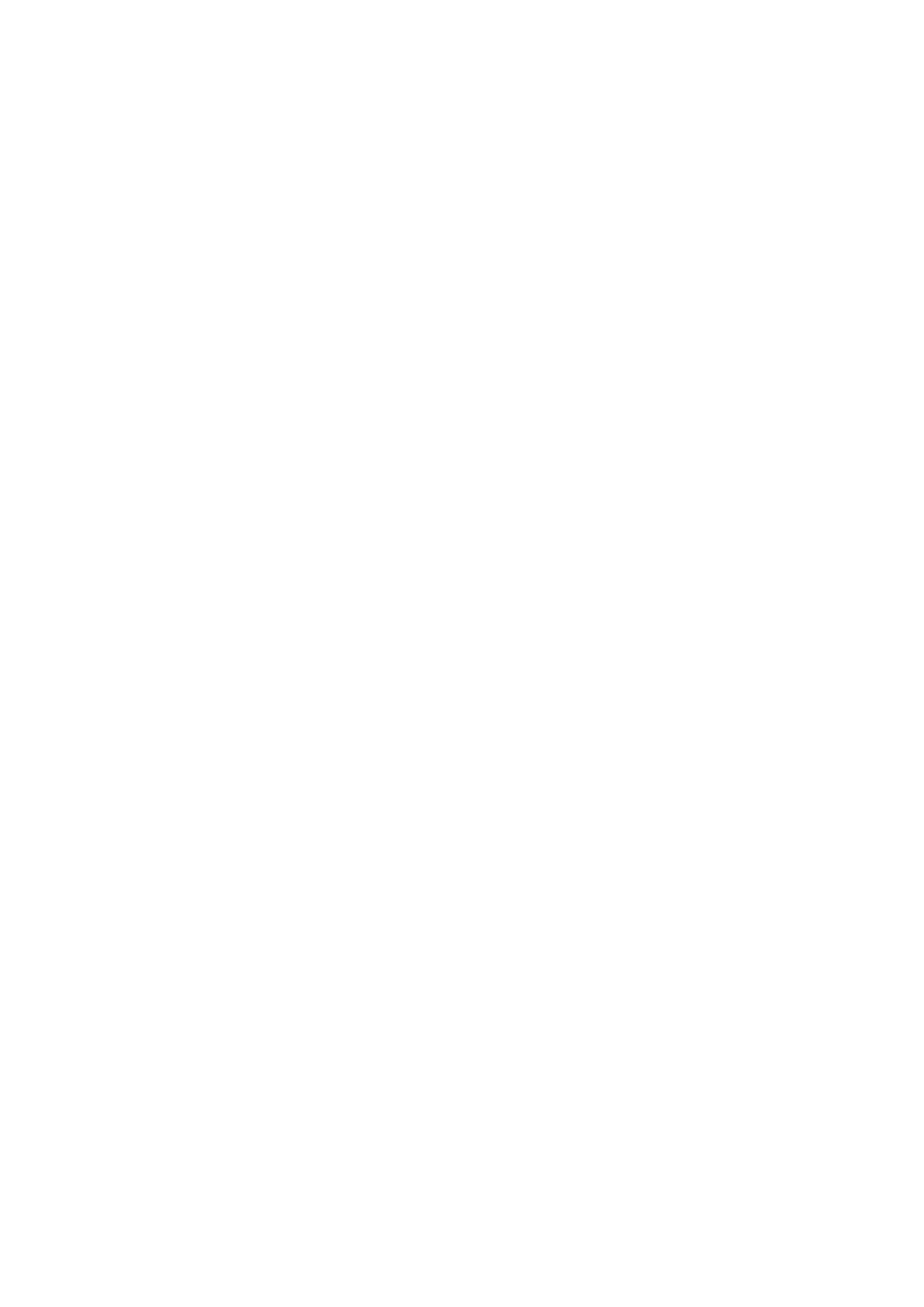|                        |                                                             | Samtliga forskarstuderande inom Företagsforskarskolan FORIC |                      |                                                                                                        |                           | Projektperiod: 2014-06-01 t.o.m 2015-12-31 |                                                                                               |                |                                                                                    |
|------------------------|-------------------------------------------------------------|-------------------------------------------------------------|----------------------|--------------------------------------------------------------------------------------------------------|---------------------------|--------------------------------------------|-----------------------------------------------------------------------------------------------|----------------|------------------------------------------------------------------------------------|
| <b>Namn</b>            | Arbetsgivare                                                | Företag /lärosäte<br>/institut                              | Antagnings-<br>datum | <b>Doktorandens</b><br>utgångsläge<br>vid start**<br>(tillgodoräknande)<br>Veckor / hp /<br>ekvivalent | <b>Planerad</b><br>examen | Progression*<br>under året<br>hp 2015      | Progression<br>totalt från start<br>$\frac{9}{6}$<br>enl<br><b>FDB</b><br><b>MIUN</b><br>Ekv. |                | Förbru<br>kad<br>doktor<br>andtid.<br>månad<br>er<br>(omräkn<br>at till<br>heltid) |
|                        |                                                             |                                                             |                      |                                                                                                        |                           |                                            |                                                                                               |                |                                                                                    |
| Aktiva doktorander     |                                                             |                                                             |                      |                                                                                                        |                           |                                            |                                                                                               |                |                                                                                    |
| Alexander Hedlund      | Frontway AB                                                 | Frontway AB                                                 | 2014-11-18           |                                                                                                        | Lic 2018                  | 30 hp                                      | 25%                                                                                           | 0,5            | 6.0                                                                                |
| Anna-Karin Stengard    | Sundsvall Energi AB                                         | Sundsvall Energi AB                                         | 2014-12-16           |                                                                                                        | Lic 2018                  | 30 hp                                      | 25%                                                                                           | 0,22           | 6.0                                                                                |
| Bakhram Gaynullin      | SenseAir AB                                                 | SenseAir AB                                                 | 2014-12-16           | 6v                                                                                                     | Lic 2017                  | 24 hp                                      | 20%                                                                                           | 0.4            | 4,8                                                                                |
| Carl Moser             | Valmet AB                                                   | Valmet AB                                                   | 2014-12-16           | 6v                                                                                                     | Dr 2019                   | 35 hp                                      | 15%                                                                                           | 0.3            | 7.2                                                                                |
| Elisabeth Biörk        | Innventia AB                                                | Innventia AB                                                | 2014-12-16           |                                                                                                        | Dr 2019                   | 30 hp                                      | 25%                                                                                           | 0.5            | 12.0                                                                               |
| Hafizur Rahman         | <b>SCA Forest Products AB.</b><br><b>SCA R&amp;D Centre</b> | <b>SCA Forest Products AB.</b><br><b>SCA R&amp;D Centre</b> | 2015-04-14           |                                                                                                        | Lic 2017                  | 29 hp                                      | 24%                                                                                           | 0.48           | 5,8                                                                                |
| Jonas Johansson        | <b>SCA Timber AB</b>                                        | <b>SCA Timber AB</b>                                        | 2014-12-16           |                                                                                                        | Lic 2017                  | 41 hp                                      | 34%                                                                                           | 0.68           | 8.2                                                                                |
| Magnus Larsson         | Skogforsk                                                   | Skogforsk                                                   | 2015-01-01           | 47y / 81hp                                                                                             | Dr 2017                   | 31 hp                                      | 80%                                                                                           | 1.6            | 38.4                                                                               |
| Mathias Lundberg       | PulpEye AB                                                  | PulpEye AB                                                  | 2014-10-21           |                                                                                                        | Lic 2017                  | 36 hp                                      | 30%                                                                                           | 0.6            | 7.2                                                                                |
| Mats Paulson           | Sylvestris AB                                               | Svivestris AB                                               | 2014-06-24           | 2v                                                                                                     | Lic 2016                  | 18 hp                                      | 28%                                                                                           | 0,56           | 6.7                                                                                |
| <b>Olof Ferritsius</b> | Mittuniversitetet                                           | Stora Enso<br>Kvarnsveden                                   | 2014-12-16           | 27v / 41hp                                                                                             | Dr 2019                   | 60 hp                                      | 42%                                                                                           | 0,84           | 20,2                                                                               |
| Robert Norgren         | Ragn-Sells AB                                               | Ragn-Sells AB                                               | 2014-12-16           |                                                                                                        | Dr 2019                   | 45 hp                                      | 38%                                                                                           | 0.76           | 18.2                                                                               |
| Sinke Henshaw Osong    | Mittuniversitetet                                           | MoRe Research                                               | 2011-11-15           | $1$ (Lic)                                                                                              | Dr 2016                   | 34 hp                                      | 100%                                                                                          | $\overline{2}$ | 48,0                                                                               |
|                        |                                                             |                                                             |                      |                                                                                                        |                           |                                            |                                                                                               |                |                                                                                    |

### <span id="page-18-0"></span>Appendix B: Status report of the industrial graduate school **FORIC**

\*Progression anges i examensekvivalenter. Doktorsexamen motsvarar 2 examensekvivalenter, Lic.examen 1 examensekvivalent och dokorsexamen med tidigare avlagd licentiatexamen räknas som 1 examensekvivalent.

\*\*När en forskarstuderande vid antagningstillfället har poäng från tidigare utbildning (tillgodoräknande).

### **Scientific results**

The research graduate school comprise 13 research students and their related projects. Most of the students started their research in 2015 but some of the students have experiences from research studies prior to the start of **FORIC**. Three articles are accepted for publication and five more articles are submitted for publication in scientific reviewed journals. 12 papers are presented at scientific conferences. This means that the production of scientific results 2015 is more extensive than expected. Highlights from the scientific results are:

- Sinke Henshaw Osong showed valuable results on how to produce and evaluate mechanical and chemical pulp based micro- and nano-fibre materials (MFC, NFC and NLC) and how to utilise them to enhance the strength of paper as well as to facilitate novel functionality of paper based products, e.g. paper based super capacitors.
- Carl Moser evaluated different methods to monitor the production of pulp based nanomaterials and to identify transmittance measurement as a promising candidate for routine evaluation of nanomaterials. The authors have also developed an energy efficient method to produce nano-material and this process further developed in collaboration with Valmet AB.
- Olof Ferritsius developed a more fundamental understanding about how the fiber characteristics affect the final properties of the paper products (cf. Publications). This result may lead to development of more energy efficient production processes but also improvement of the paper product properties.
- Robert Norgren evaluated different methods to utilise bio sludge from pulp and paper industry. Five methods are identified as mature enough to produce e.g. energy products, bio materials chemicals from bio sludge in a reasonable near future.
- Magnus Larsson showed how disturbances and uncertainties can affect the value creating and efficiency in the forest value chain. Enhanced communication and alignment can lead to better planning, operations and coordination and thereby improved surplus.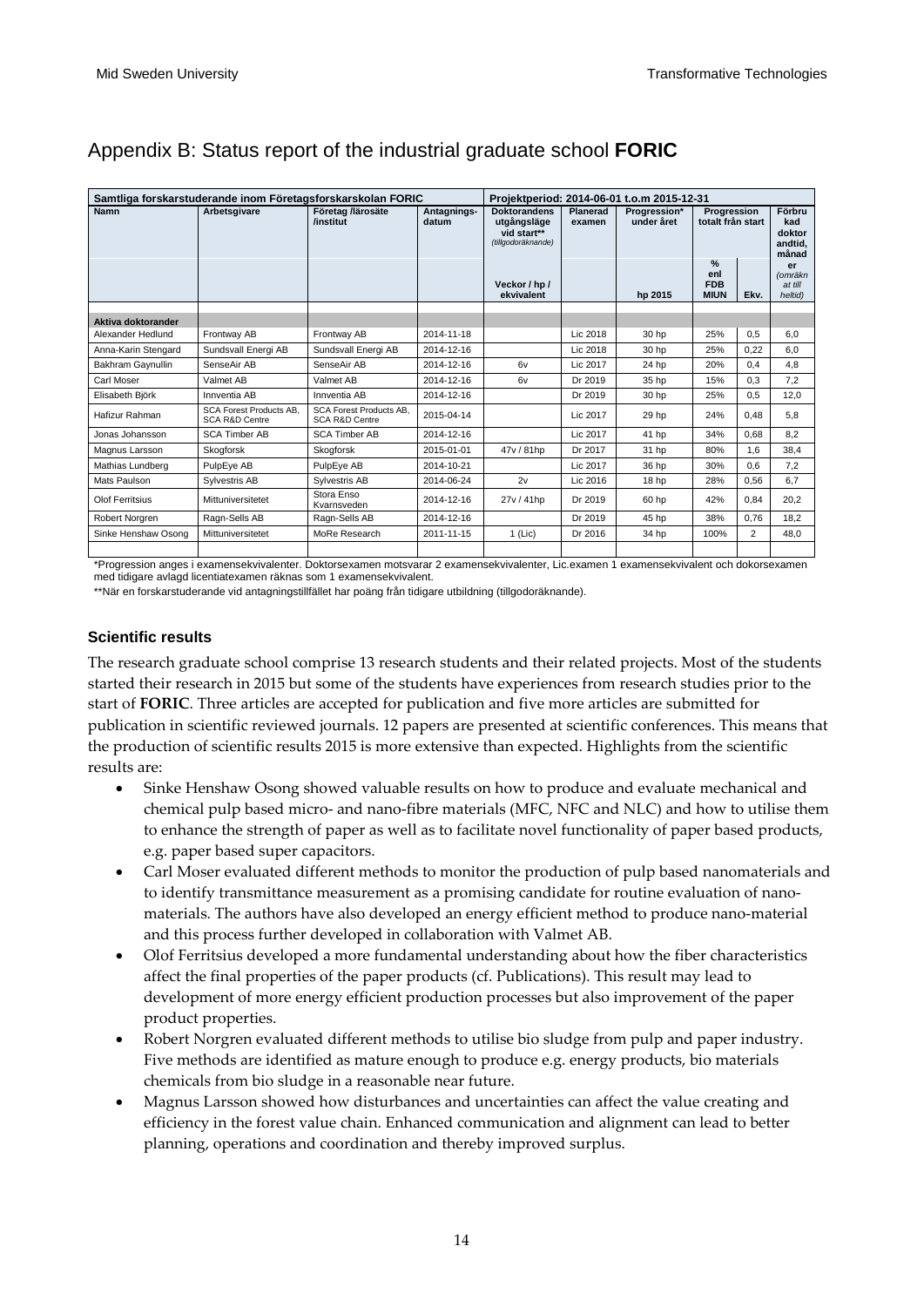### **Co-production process**

The general assembly meetings are important events for interaction among the PhD students but also among the participating companies and the academic staff. The general assembly meetings are organised to promote an intensive interaction between the participants. This means that these meetings serves thus as a glue that integrates the various research projects, show their relations to each other in the perspective of industrial transformation. Furthermore, the general assembly meeting is the arena where the identity of **FORIC** is defined and developed. The general assembly meetings were held three times per 2015.

The operation and development of **FORIC** is monitored and managed by a board with representatives from the academy, companies and the research students. The board gathered five times 2015.

The co-production process differs among the various projects. All research students are supervised by mentor teams with participants from the university (main supervisor and assistant supervisor) and the specific company (1-2 industry supervisors). This means that not only the research projects but also the individual study plans are monitored and adjusted to fulfil the parallel perspectives of the academy and the industry. Some students spend most of their time at the company while others spend more time at the university. The research task varies from theoretical studies to laboratory intensive research projects. This means that the co-production process is individually adopted for each doctorial project. Co-production activities for each student are described in the PhD-student's activity reports.

### **Deviations**

- One of fourteen research students has not been appointed due to financial reconstruction of the concerned company. Domsjö Fabriker will take this place.
- Resources spent on course development 2015 is less than planned as **FORIC** has utilised courses within the FPIRC collaborative framework.

### **Strategic impact**

**FORIC** is an important instrument to operationalise the *TIE Vision* and to promote and facilitate implementation of research results in the industry. The holistic approach of **FORIC** stimulates new multidisciplinary collaborations within the university and seems to improve Mid Sweden University's ability to participate and support the ongoing industrial transformation. It is likely that this will lead to new collaborations and deeper co-production with companies related to forest industry, e.g. in the area of business development and organizational change.

We can see a benefit to combine more fundamental technological research with research concerning business models and value creating chains as a working model for securing the industrial relevance of the research focus, specifically in longer terms.

The **FORIC** program has also broadened Mid Sweden Universities interaction with some other related Swedish universities; some PhD projects are included in their companies' broader academic network. As a result of this we see an increased interest from researchers from other universities to collaborate with Mid Sweden University.

We started the development of the second phase of **FORIC** already during the end of 2015 and this phase is planned to start in January 2017. The process of formulating PhD-project proposals is ongoing with several potential industry partners that are engaged in the subject "forest as a resource" in order to find ways to transform the present forest based industry. This is a time-consuming start of co-production research as it is essential to understand the research and competence demand of the partner and to work together to rephrase this demands into a research questions that is relevant both to the academy and the industry.

We foresee that the next **FORIC** phase will include new partners at the same time as some of the current partners expand their activities within **FORIC** with new PhD students. Today we have identified 38 potential partner companies and 47 potential PhD-projects. 25 of the potential projects concern nontraditional forest based products or new value chains while 6 projects deal with more traditional products. We have concrete or preliminary discussions with 20 of the companies.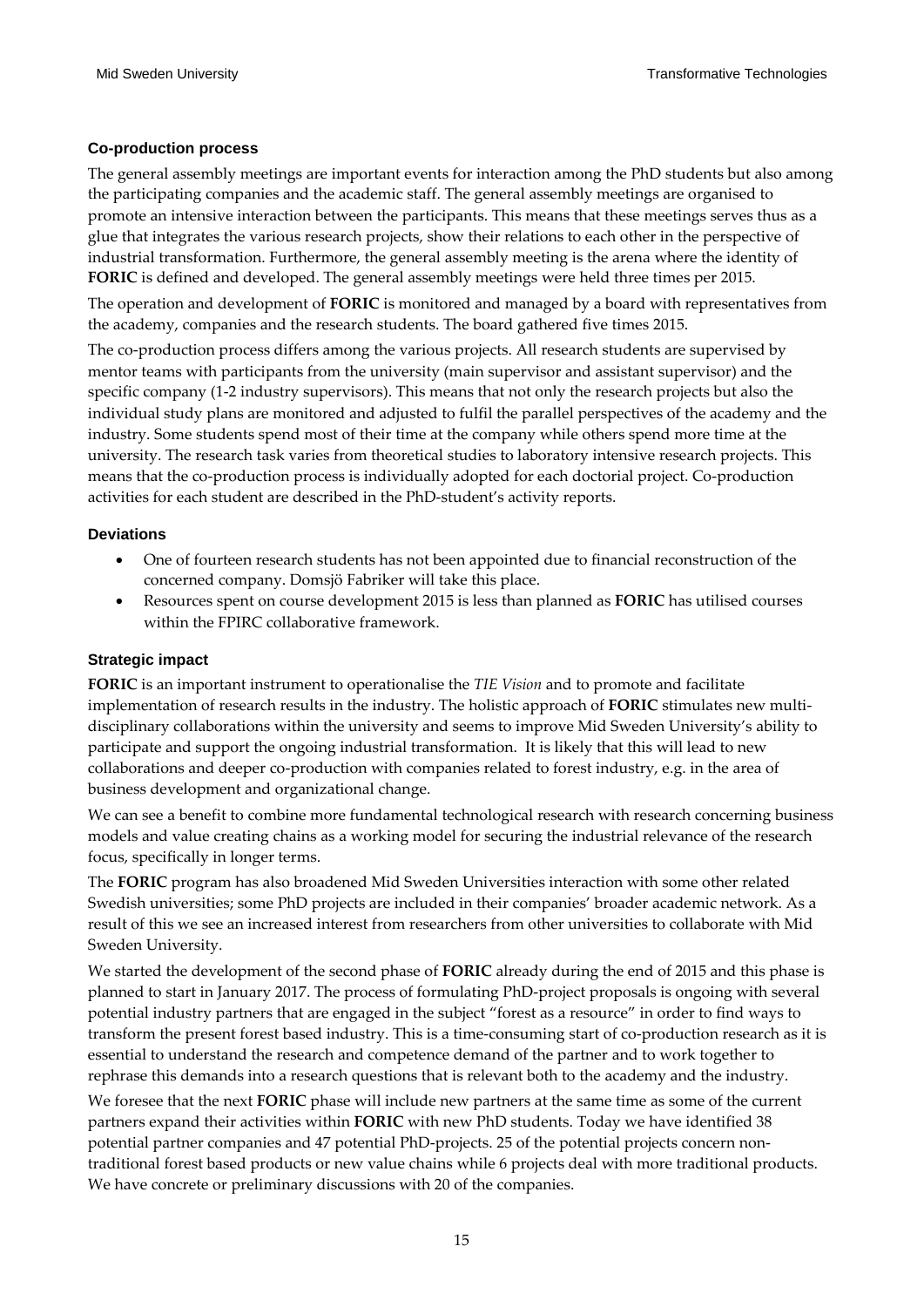### **Publications excluding conference papers and other publications**

### **1) Journal articles**

- Larsson, M. Roos, A. Stendahl, M; "Supply chain management in the Swedish wood products industry – a need analysis", Scandinavian Journal of Forestry Research (Accepted for publication) (2015)
- Moser C., Lindström M.E., Henriksson G.; "Toward Industrially Feasible Methods for Following the Process of Manufacturing Cellulose Nanofibers", Bio Resources, Vol 10, No 2 (2015)
- Osong, S. H., Norgren, S. & Engstrand, P.; "Processing of wood-based microfibrillated cellulose and nanofibrillated cellulose, and applications relating to papermaking: a review". Cellulose (2016) 23:93–123, DOI 10.1007/s10570-015-0798-5 (2016)

### **2) Submitted to journals**

- Larsson, M. Roos, A. Stendahl, M. Erlandsson E. 2016; "Business relations, coordination and ordering between roundwood supply units and sawmills – four Swedish cases". Submitted to Silva Fennica, 2016
- Osong, S. H., Norgren, S., Engstrand, P., Lundberg, M., Reza, M., Tapani,V.; "Qualitative evaluation of microfibrillated cellulose using the crill method and some aspects of microscopy", Submitted to Cellulose. 2015d
- Osong, S.H., Dahlström, C., Forsberg, S., Andres, B., Engstrand, P. Norgren, S., Engström, A-C.; "Nanofibrillated cellulose/nanographite composite films", Submitted to Cellulose. 2015e
- Reyier Österling, S., Ferritsius, O., Ferritsius, R., Johansson, C.A. and J. Stångmyr: "Weighted averages and distributions of fibre characteristics of mechanical pulps Part II: Distributions of measured and predicted fibre characteristics using raw data from an optical fibre analyser", Submitted to Appita Journal, 2015
- Moser C., Lindström M.E., Henriksson G.; "Minor part of the energy input in the mechanical disintegration of cellulose to nanofibers creates novel surfaces", submitted to Bio Resources, 2015b